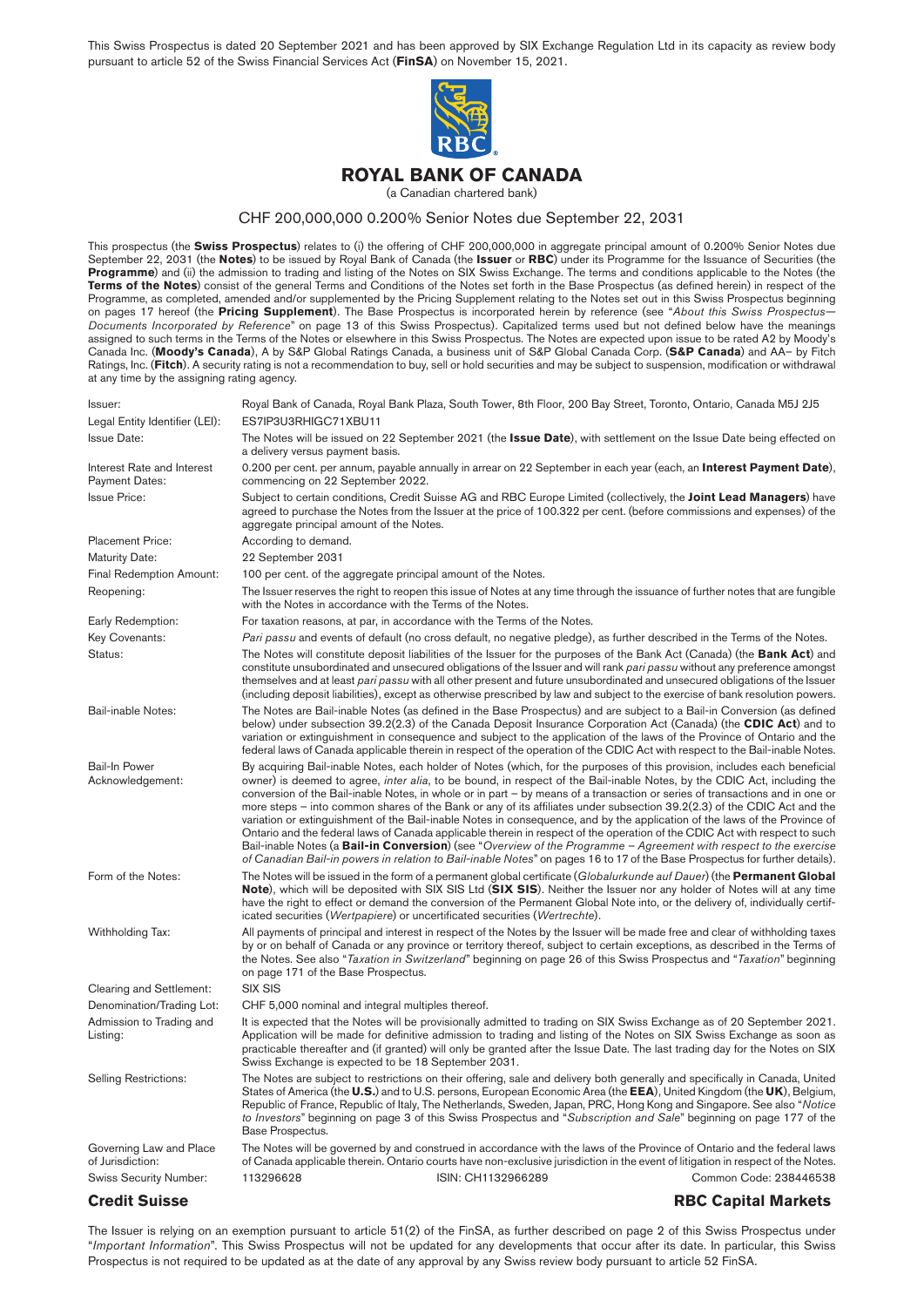# <span id="page-1-0"></span>**IMPORTANT INFORMATION**

<span id="page-1-1"></span>**The Issuer is relying on an exemption pursuant to article 51(2) of the FinSA. In accordance with article 40(5) of the FinSA, prospective investors in the Notes are hereby notified that this Swiss Prospectus has not been reviewed or approved by a competent Swiss review body pursuant to article 52 of the FinSA. The Notes will be issued on the basis of this Swiss Prospectus, which will only be submitted to SIX Exchange Regulation AG in its capacity as Swiss review body for review after completion of the offering of the Notes. This Swiss Prospectus will not be updated for any developments that occur after its date. In particular, this Swiss Prospectus is not required to be updated as of the date of the approval by SIX Exchange Regulation Ltd in its capacity as Swiss review body pursuant to article 52 of FinSA. Consequently, neither the delivery of this Swiss Prospectus nor the offering, sale or delivery of any Notes shall in any circumstances imply that the information contained herein concerning the Issuer is correct at any time subsequent to the date hereof or that any other information supplied in connection with the issue of the Notes is correct as of any time subsequent the date indicated in the document containing the same.**

This Swiss Prospectus has been prepared by the Issuer solely for use in connection with the offering of the Notes and for the admission to trading and listing of the Notes on SIX Swiss Exchange. The Issuer has not authorized the use of this Swiss Prospectus for any other purpose.

This Swiss Prospectus is to be read in conjunction with all documents incorporated by reference herein. This Swiss Prospectus shall be read and construed on the basis that such documents are incorporated into and form part of this Swiss Prospectus. See "*About this Swiss Prospectus—Documents Incorporated by Reference*" on [page 13](#page-12-0) of this Swiss Prospectus.

#### **An investment in the Notes will involve certain risks, including the risk that holders of Notes will lose their entire investment in the Notes. For a discussion of certain risks that potential investors should carefully consider before deciding to invest in any Notes, see "***Risk Factors***" beginning on page 25 of the Base Prospectus, which is incorporated herein by reference.**

No person is or has been authorized by the Issuer or the Joint Lead Managers to give any information or to make any representation not contained in or not consistent with this Swiss Prospectus or any other information supplied in connection with the Notes and, if given or made, such information or representation must not be relied upon as having been authorized by the Issuer or the Joint Lead Managers.

Neither this Swiss Prospectus nor any other information supplied in connection with the Notes (i) is intended to provide the basis of any credit or other evaluation or (ii) should be considered as a recommendation by the Issuer or the Joint Lead Managers that any recipient of this Swiss Prospectus or any other information supplied in connection with the Notes should purchase any Notes. Each potential investor contemplating purchasing any Notes should make its own independent investigation of the financial condition and affairs, and its own appraisal of the creditworthiness, of the Issuer. Neither this Swiss Prospectus nor any other information supplied in connection with the issue of the Notes constitutes an offer or invitation by or on behalf of the Issuer or the Joint Lead Managers to any person to subscribe for or to purchase any Notes.

# **The Joint Lead Managers**

The Joint Lead Managers have not verified the information contained herein. Additionally, no representation, warranty or undertaking, express or implied, is made and no responsibility or liability is accepted by the Joint Lead Managers as to the accuracy or completeness of the information contained or incorporated in this Swiss Prospectus or any other information provided by the Issuer in connection with the Notes.

To the fullest extent permitted by law, the Joint Lead Managers accept no responsibility whatsoever for the contents of this Swiss Prospectus or for any other statement, made or purported to be made by the Joint Lead Managers or on their behalf in connection with the Issuer or the issuance, offering and admission to trading or listing of the Notes. The Joint Lead Managers accordingly disclaim all and any liability whether arising in tort or contract or otherwise (save as referred to above) that they might otherwise have in respect of this Swiss Prospectus or any such statement.

The Joint Lead Managers and certain of their respective affiliates have provided, and/or may provide in the future, investment banking, commercial banking, advisory and other financial services for the Issuer and its affiliates in the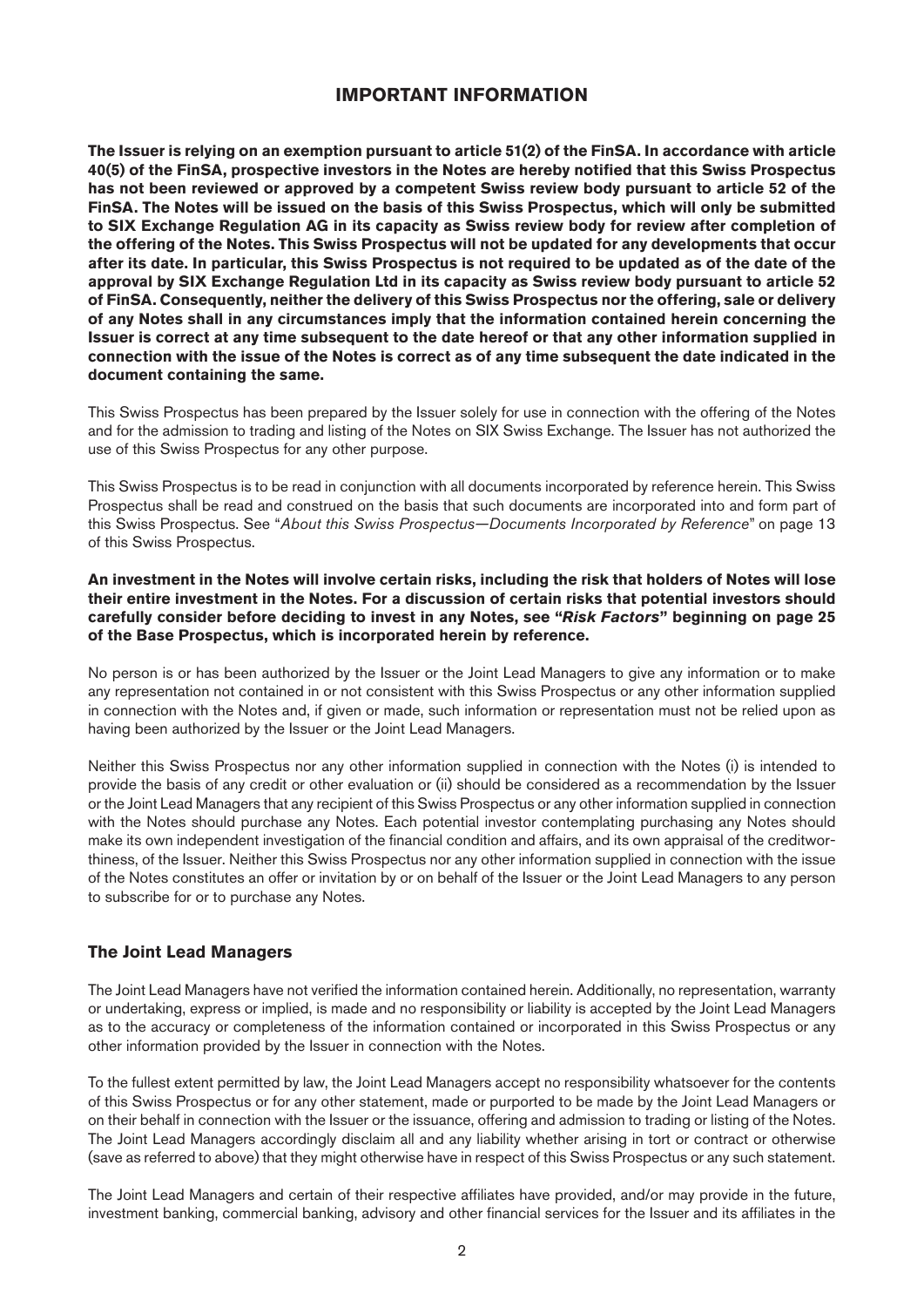<span id="page-2-1"></span>ordinary course of business for which they have received and will receive customary fees and reimbursement of expenses.

Furthermore, in the ordinary course of their business activities, the Joint Lead Managers and their respective affiliates may make or hold a broad array of investments and actively trade debt and equity securities (or related derivative securities) and financial instruments (which may include bank loans and/or credit default swaps) for their own account and for the accounts of their customers and may, at any time, hold long or short positions in such investments and securities. Such investment and securities activities may involve the securities and/or instruments of the Issuer. The Joint Lead Managers and their respective affiliates may also make investment recommendations and/or publish or express independent research views in respect of such securities or instruments and may at any time hold (for their own account or for the account of their customers), or recommend to clients that they acquire, long and/or short positions in such securities and instruments.

### <span id="page-2-0"></span>**Notice to Investors**

This Swiss Prospectus does not constitute an offer to sell or the solicitation of an offer to buy any Notes in any jurisdiction to any person to whom it is unlawful to make an offer or solicitation in such jurisdiction. The distribution of this Swiss Prospectus and the offer or sale of the Notes may be restricted by law in certain jurisdictions. Neither the Issuer nor the Joint Lead Managers represent that this Swiss Prospectus may be lawfully distributed, or that any Notes may be lawfully offered, in compliance with any applicable registration or other requirements in any such jurisdiction, or pursuant to an exemption available thereunder, or assume any responsibility for facilitating any such distribution or offering. In particular, no action has been taken by the Issuer or the Joint Lead Managers that is intended to permit a public offering of any Notes or distribution of this Swiss Prospectus in any jurisdiction where action for that purpose is required other than Switzerland. Accordingly, no Notes may be offered or sold, directly or indirectly, and neither this Swiss Prospectus nor any advertisement or other offering material may be distributed or published in any jurisdiction, except under circumstances that will result in compliance with any applicable laws and regulations. Persons into whose possession this Swiss Prospectus or any Notes may come must inform themselves about, and observe, any such restrictions on the distribution of this Swiss Prospectus and the offering and sale of Notes. In addition to "*United States*", "*Prohibition of Sales to EEA Retail Investors*" and "*Prohibition of Sales to UK Retail Investors*" below, see "*Subscription and Sale*" beginning on page 177 of the Base Prospectus.

#### **United States**

The Notes have not been, and will not be, registered under the U.S. Securities Act of 1933, as amended (the **Securities Act**) and are subject to U.S. tax law requirements. Subject to certain exceptions, the Notes may not be offered, sold or delivered within the United States of America (the **United States** or the **U.S.**) or to or for the account or benefit of U.S. persons (as such terms are defined in Regulation S under the Securities Act).

#### **PRIIPs Regulation Prohibition of Sales to EEA Retail Investors**

The Notes are not intended to be offered, sold or otherwise made available to and should not be offered, sold or otherwise made available to any retail investor in the European Economic Area (**EEA**). For these purposes, a retail investor means a person who is one (or more) of: (i) a retail client as defined in point (11) of Article 4(1) of Directive 2014/65/EU (as amended, **MiFID II**); (ii) a customer within the meaning of Directive 2016/97/EU (as amended), where that customer would not qualify as a professional client as defined in point (10) of Article 4(1) of MiFID II; or (iii) not a qualified investor as defined in the Regulation (EU) 2017/1129 (as amended) (the **EU Prospectus Regulation**). Consequently, no key information document required by Regulation (EU) No 1286/2014 (as amended, the **PRIIPs Regulation**) for offering or selling the Notes or otherwise making them available to retail investors in the EEA has been prepared and therefore offering or selling the Notes or otherwise making them available to any retail investor in the EEA may be unlawful under the PRIIPs Regulation.

### **Prohibition of Sales to UK Retail Investors**

The Notes are not intended to be offered, sold or otherwise made available to and should not be offered, sold or otherwise made available to any retail investor in the United Kingdom (the **UK**). For these purposes, a retail investor means a person who is one (or more) of: (i) a retail client, as defined in point (8) of Article 2 of Regulation (EU) No 2017/565 as it forms part of domestic law of the UK by virtue of the European Union (Withdrawal) Act 2018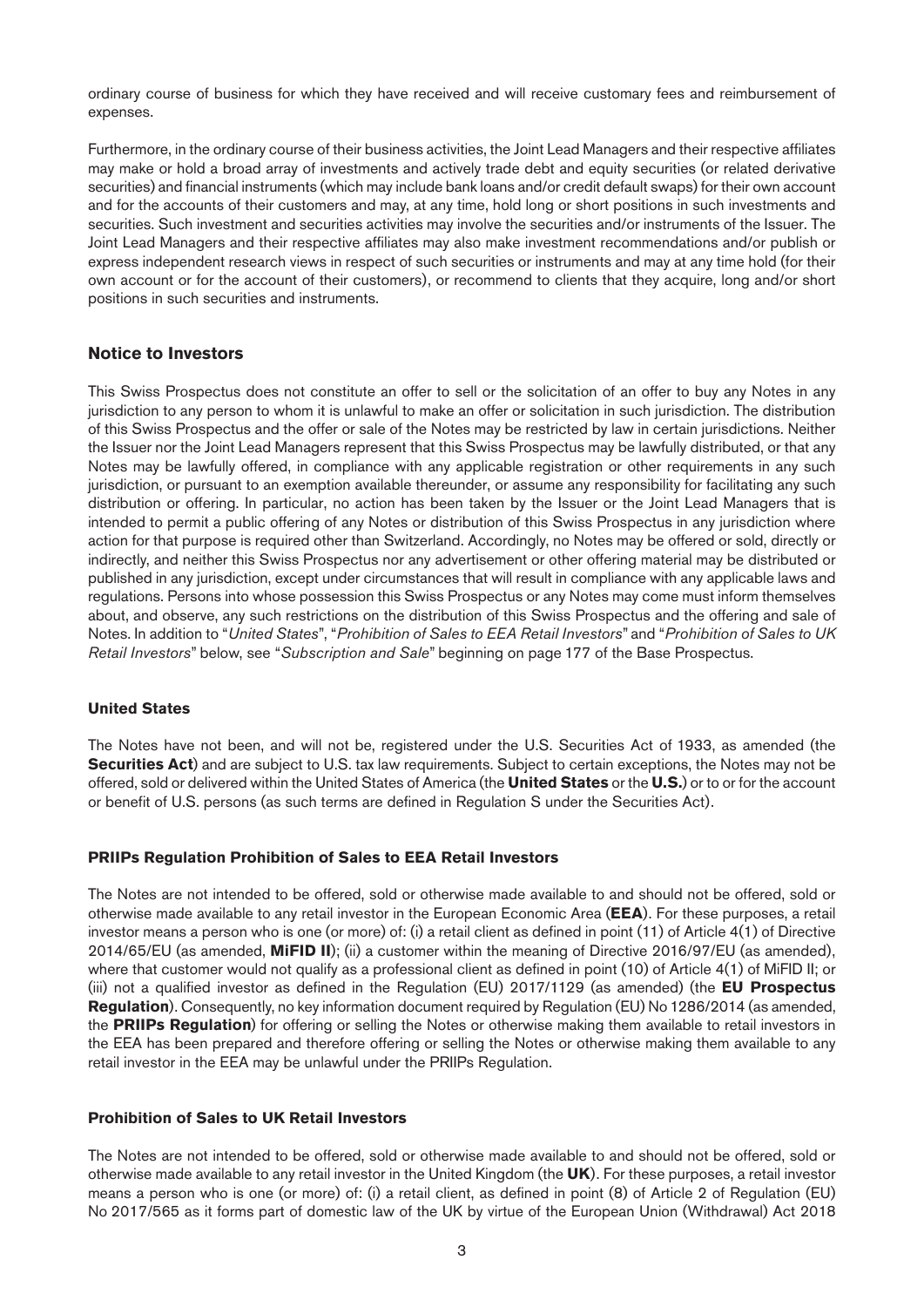<span id="page-3-0"></span>(**EUWA**); (ii) a customer within the meaning of the provisions of the UK Financial Services and Markets Act (as amended, the FSMA) and any rules or regulations made under the **FSMA** to implement Directive (EU) 2016/97, where that customer would not qualify as a professional client, as defined in point (8) of Article 2(1) of Regulation (EU) No 600/2014 as it forms part of domestic law of the UK by virtue of the EUWA; or (iii) not a qualified investor as defined in Article 2 of Regulation (EU) 2017/1129( as amended) as iit forms part of the domestic law of the UK by virtue of the EUWA (the **UK Prospectus Regulation**). Consequently, no key information document required by Regulation (EU) No 1286/2014 (as amended) as it forms part of domestic law of the UK by virtue of the EUWA (the **UK PRIIPs Regulation**) for offering or selling the Notes or otherwise making them available to retail investors in the UK has been prepared and therefore offering or selling the Notes or otherwise making them available to any retail investor in the UK may be unlawful under the UK PRIIPs Regulation.

#### **Notice to Potential Investors in the EEA and the UK**

The Notes will not be admitted to trading on a regulated market in the EEA or the UK and must not be offered or sold within the EEA or the UK in circumstances where a prospectus is required to be published under the EU Prospectus Regulation or the UK Prospectus Regulation. Neither the Issuer, nor the Joint Lead Managers have authorized, nor do they authorize, the making of any offer of the Notes in circumstances in which an obligation arises for the Issuer or the Joint Lead Managers to publish a prospectus within the meaning of the EU Prospectus Regulation or the UK Prospectus Regulation for such offer. This Swiss Prospectus has not been reviewed or approved by any competent authority in any Member State of the EEA or the UK.

### **Target Market**

A distributor subject to the Markets in Financial Instruments Directive 2014/65/EU (as amended or replaced from time to time) or the UK Financial Conduct Authority Handbook Product Intervention and Product Governance Sourcebook is responsible for undertaking its own target market assessment in respect of the Notes and determining appropriate distribution channels.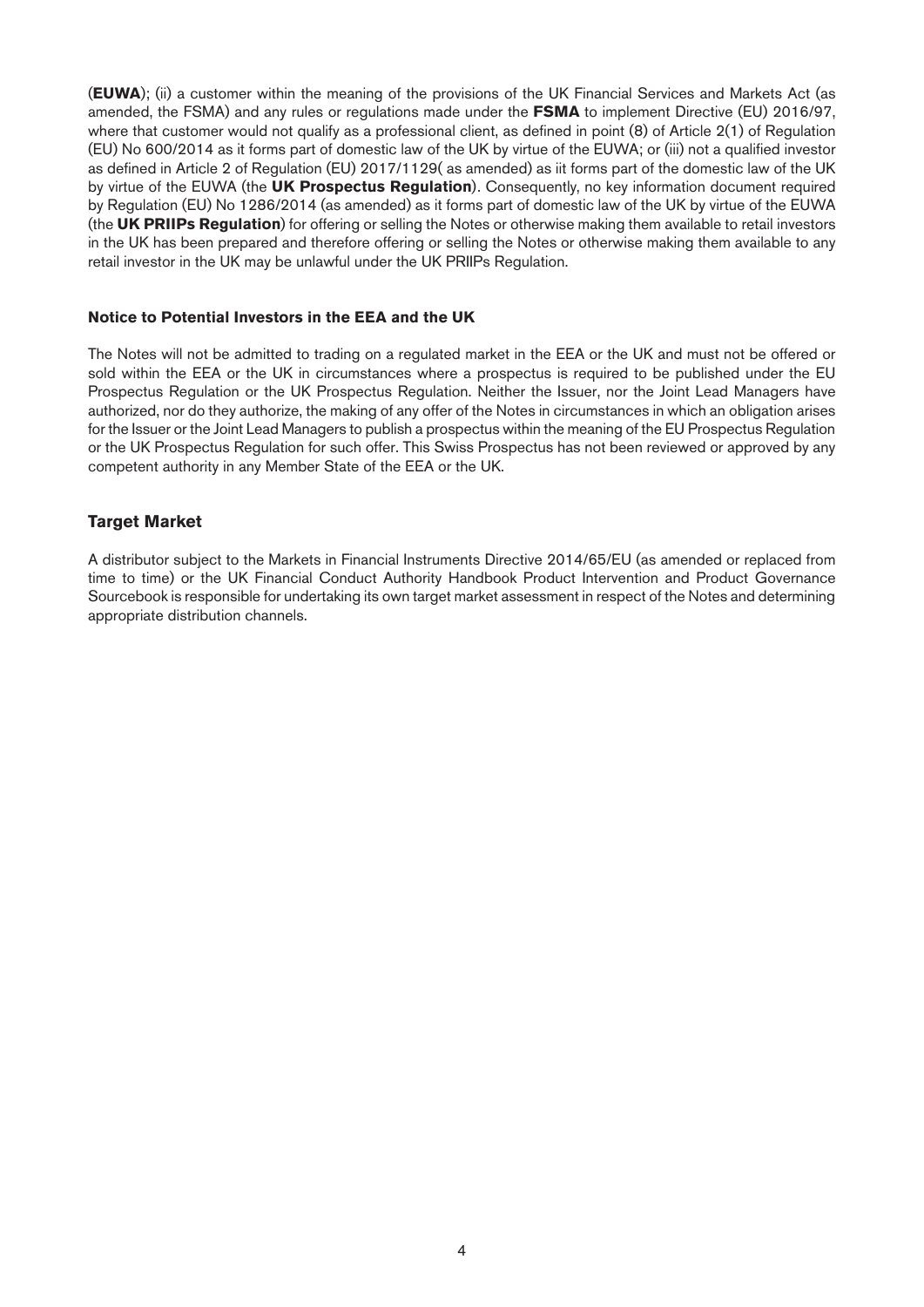# **TABLE OF CONTENTS**

|           |                                                           | $\overline{2}$ |
|-----------|-----------------------------------------------------------|----------------|
|           |                                                           | $\overline{2}$ |
|           |                                                           | 3              |
|           |                                                           | $\overline{4}$ |
|           |                                                           | 5              |
|           |                                                           | 6              |
| Α.        |                                                           | 6              |
| <b>B.</b> |                                                           | 6              |
| C.        |                                                           | 7              |
| D.        |                                                           | 8              |
| Е.        |                                                           | 8              |
|           |                                                           | 9              |
|           |                                                           | 11             |
|           |                                                           | 13             |
|           | CAUTIONARY STATEMENT REGARDING FORWARD LOOKING STATEMENTS | 15             |
|           |                                                           | 17             |
|           |                                                           | 26             |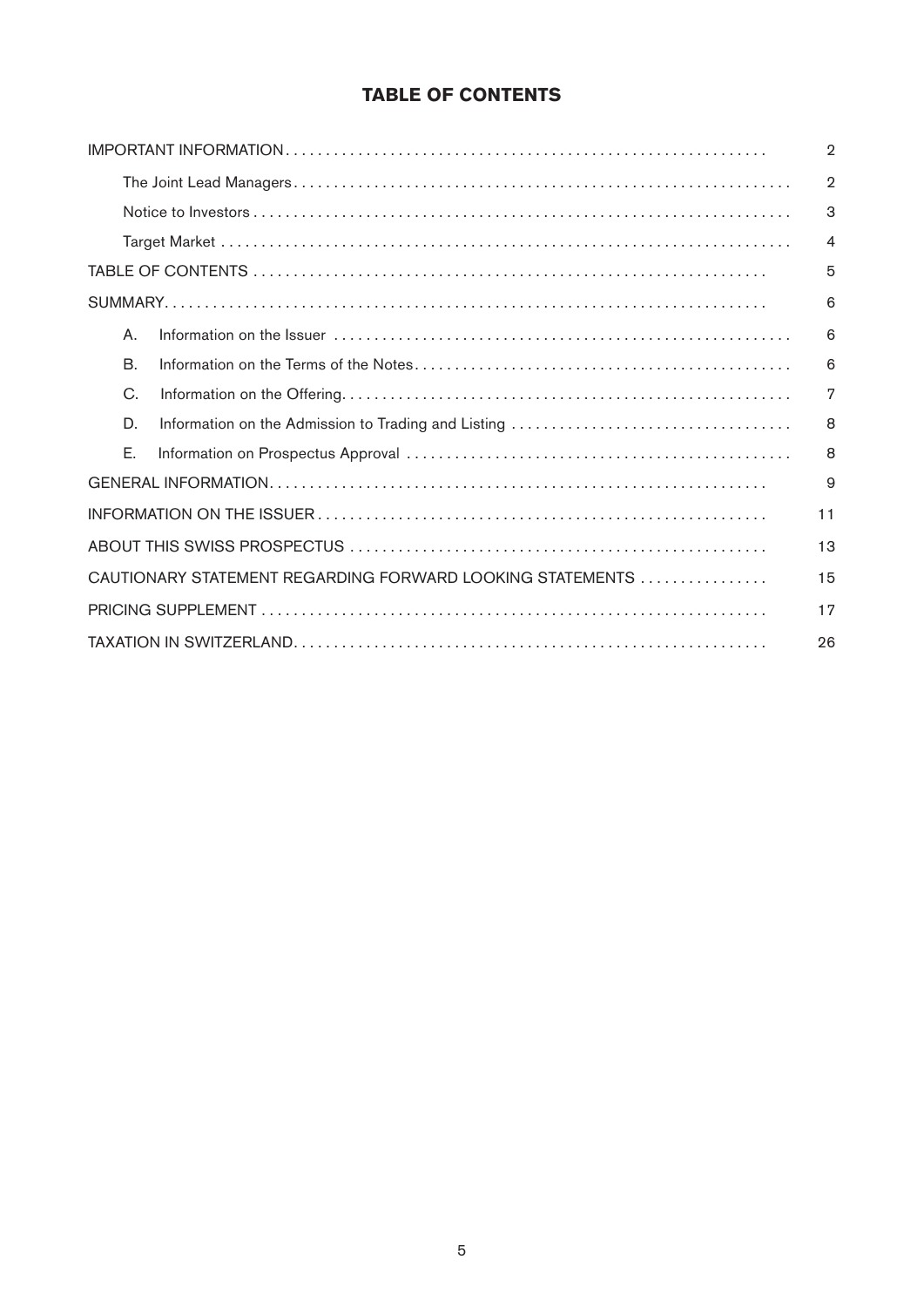# **SUMMARY**

<span id="page-5-0"></span>**This summary should be read as an introduction to this Swiss Prospectus. Any decision to invest in the Notes should be based on a consideration of this Swiss Prospectus as a whole, including any documents incorporated by reference into this Swiss Prospectus. Potential investors in the Notes should be aware that liability under article 69 of the FinSA for any false or misleading information contained in this summary is limited to any such information that is false or misleading when read together with, or that is inconsistent with, the other parts of this Swiss Prospectus.**

# **A. Information on the Issuer**

| Issuer:                        | Royal Bank of Canada, Toronto, Ontario, Canada (the Issuer)                                                                                                                                                                                                                                                                                                                                                                                                                                                                                                                                                                                                      |  |  |
|--------------------------------|------------------------------------------------------------------------------------------------------------------------------------------------------------------------------------------------------------------------------------------------------------------------------------------------------------------------------------------------------------------------------------------------------------------------------------------------------------------------------------------------------------------------------------------------------------------------------------------------------------------------------------------------------------------|--|--|
|                                | The Issuer is a Schedule I bank under the Bank Act (Canada) (the <b>Bank Act</b> ),<br>which constitutes its charter. The Issuer's executive officers are located at Royal<br>Bank Plaza, South Tower, 8th Floor, 200 Bay Street, Toronto, Ontario, Canada<br>M5J 2J5 and the telephone contact number is $+1$ (416) 974-5151. Its head<br>office is located at 4th Floor, South Wing, 1 Place-Ville Marie, Montreal, Quebec,<br>Canada. For more information on the Issuer and its business, see "Description"<br>of Royal Bank of Canada" beginning on page 27 of the Registration Document<br>(as defined herein), which is incorporated by reference herein. |  |  |
| Legal Entity Identifier (LEI): | ES7IP3U3RHIGC71XBU11                                                                                                                                                                                                                                                                                                                                                                                                                                                                                                                                                                                                                                             |  |  |
| Issuer's auditor:              | PricewaterhouseCoopers LLP, PwC Tower, 18 York Street, Suite 2600, Toronto,<br>Ontario, Canada M5J 0B2.                                                                                                                                                                                                                                                                                                                                                                                                                                                                                                                                                          |  |  |

# **B. Information on the Terms of the Notes**

| Notes:                                              | CHF 200,000,000 0.200% Senior Notes due September 22, 2031 (the Notes)<br>to be issued under the Issuer's Programme for the Issuance of Securities.                                                                                                                                                                                                                                                                                                                                                   |
|-----------------------------------------------------|-------------------------------------------------------------------------------------------------------------------------------------------------------------------------------------------------------------------------------------------------------------------------------------------------------------------------------------------------------------------------------------------------------------------------------------------------------------------------------------------------------|
| <b>Issue Date:</b>                                  | 22 September 2021 (the Issue Date)                                                                                                                                                                                                                                                                                                                                                                                                                                                                    |
| <b>Maturity Date:</b>                               | 22 September 2031 (the <b>Maturity Date)</b>                                                                                                                                                                                                                                                                                                                                                                                                                                                          |
| Final Redemption Amount:                            | 100 per cent. of the aggregate principal amount of the Notes.                                                                                                                                                                                                                                                                                                                                                                                                                                         |
| Interest Rate and Interest<br><b>Payment Dates:</b> | The Notes will bear interest at a fixed rate of 0.200 per cent. per annum from<br>(and including) the Issue Date to (but excluding) the Maturity Date, payable<br>annually in arrear on 22 September in each year (each such date, an Interest<br>Payment Date), commencing on 22 September 2022.                                                                                                                                                                                                     |
| Denomination/Trading Lot:                           | CHF 5,000 and integral multiples thereof.                                                                                                                                                                                                                                                                                                                                                                                                                                                             |
| Status:                                             | The Notes will constitute deposit liabilities of the Issuer for the purposes of the<br>Bank Act and constitute unsubordinated and unsecured obligations of the Issuer<br>and will rank pari passu without any preference amongst themselves and at<br>least pari passu with all other present and future unsubordinated and unsecured<br>obligations of the Issuer (including deposit liabilities), except as otherwise pre-<br>scribed by law and subject to the exercise of bank resolution powers. |
| <b>Bail-inable Notes:</b>                           | The Notes are Bail-inable Notes (as defined in the Base Prospectus) and are<br>subject to a Bail-in Conversion (as defined below) under subsection 39.2(2.3)<br>of the Canada Deposit Insurance Corporation Act (Canada) (the CDIC Act)<br>and to variation or extinguishment in consequence and subject to the application                                                                                                                                                                           |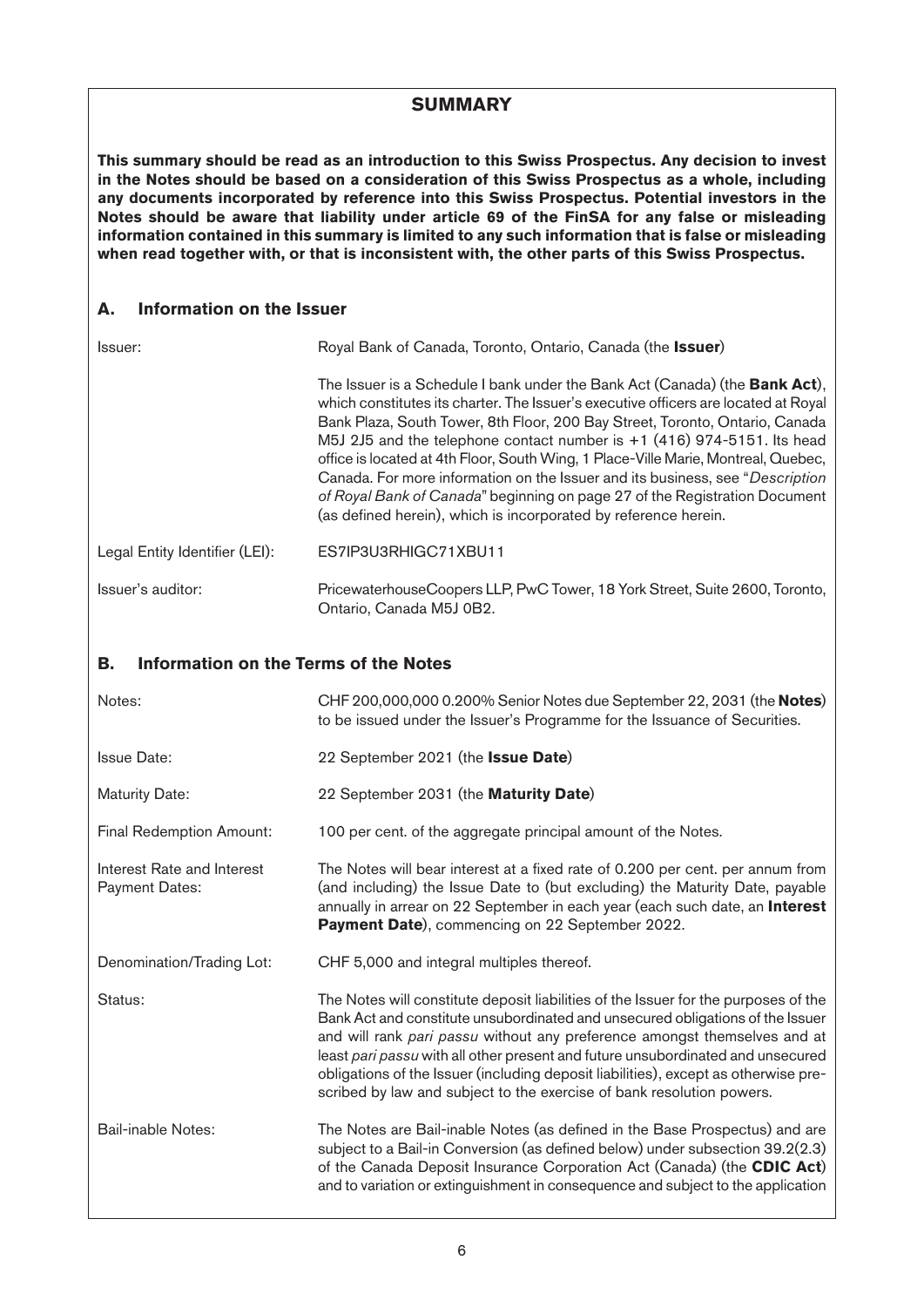<span id="page-6-0"></span>

|                                           | of the laws of the Province of Ontario and the federal laws of Canada applicable<br>therein in respect of the operation of the CDIC Act with respect to the Bail-inable<br>Notes.                                                                                                                                                                                                                                                                                                                                                                                                                                                                                                                                                                                                                                                                                                                                                                                                                                                                  |  |
|-------------------------------------------|----------------------------------------------------------------------------------------------------------------------------------------------------------------------------------------------------------------------------------------------------------------------------------------------------------------------------------------------------------------------------------------------------------------------------------------------------------------------------------------------------------------------------------------------------------------------------------------------------------------------------------------------------------------------------------------------------------------------------------------------------------------------------------------------------------------------------------------------------------------------------------------------------------------------------------------------------------------------------------------------------------------------------------------------------|--|
| <b>Bail-in Powers</b><br>Acknowledgement: | By acquiring Bail-inable Notes, each holder of Notes (which, for the purposes<br>of this provision, includes each beneficial owner) is deemed to agree, inter alia,<br>to be bound, in respect of the Bail-inable Notes, by the CDIC Act, including<br>the conversion of the Bail-inable Notes, in whole or in part $-$ by means of a<br>transaction or series of transactions and in one or more steps - into common<br>shares of the Bank or any of its affiliates under subsection 39.2(2.3) of the<br>CDIC Act and the variation or extinguishment of the Bail-inable Notes in con-<br>sequence, and by the application of the laws of the Province of Ontario and the<br>federal laws of Canada applicable therein in respect of the operation of the<br>CDIC Act with respect to such Bail-inable Notes (a Bail-in Conversion) (see<br>"Overview of the Programme-Agreement with respect to the exercise of Cana-<br>dian Bail-in powers in relation to Bail-inable Notes" on pages 16 to 17 of the<br>Base Prospectus for further details). |  |
| Form:                                     | The Notes will be issued in the form of a permanent global certificate (Globalurkunde<br>auf Dauer) (the Permanent Global Note), which will be deposited with SIX<br>SIS Ltd (SIX SIS). Neither the Issuer nor any holder of Notes will at any time<br>have the right to effect or demand the conversion of the Permanent Global Note<br>into, or the delivery of, individually certificated securities (Wertpapiere) or uncer-<br>tificated securities (Wertrechte).                                                                                                                                                                                                                                                                                                                                                                                                                                                                                                                                                                              |  |
| Reopening:                                | The Issuer reserves the right to reopen this issue of Notes at any time through<br>the issuance of further notes that are fungible with the Notes in accordance<br>with the Terms of the Notes.                                                                                                                                                                                                                                                                                                                                                                                                                                                                                                                                                                                                                                                                                                                                                                                                                                                    |  |
| Early Redemption:                         | For taxation reasons, at par, in accordance with the Terms of the Notes.                                                                                                                                                                                                                                                                                                                                                                                                                                                                                                                                                                                                                                                                                                                                                                                                                                                                                                                                                                           |  |
| Key Covenants:                            | Pari passu and events of default (no cross default, no negative pledge), as<br>further described in the Terms of the Notes.                                                                                                                                                                                                                                                                                                                                                                                                                                                                                                                                                                                                                                                                                                                                                                                                                                                                                                                        |  |
| Withholding Tax:                          | All payments of principal and interest in respect of the Notes by the Issuer will<br>be made free and clear of withholding taxes by or on behalf of Canada or any<br>province or territory thereof, subject to certain exceptions, as described in the<br>Terms of the Notes.                                                                                                                                                                                                                                                                                                                                                                                                                                                                                                                                                                                                                                                                                                                                                                      |  |
| Swiss Paying Agent:                       | Credit Suisse AG                                                                                                                                                                                                                                                                                                                                                                                                                                                                                                                                                                                                                                                                                                                                                                                                                                                                                                                                                                                                                                   |  |
| Governing Law and<br>Jurisdiction:        | The Notes will be governed by and construed in accordance with the laws of<br>the Province of Ontario and the federal laws of Canada applicable therein.<br>Ontario courts have non-exclusive jurisdiction in the event of litigation in respect<br>of the Notes.                                                                                                                                                                                                                                                                                                                                                                                                                                                                                                                                                                                                                                                                                                                                                                                  |  |
| <b>Information on the Offering</b><br>C.  |                                                                                                                                                                                                                                                                                                                                                                                                                                                                                                                                                                                                                                                                                                                                                                                                                                                                                                                                                                                                                                                    |  |
| Offering:                                 | The offering described herein consists of a public offering of Notes in Switzer-<br>land, and of private placements of Notes to prospective investors outside of<br>Switzerland and the United States of America in reliance on Regulation S under<br>the U.S. Securities Act of 1933, as amended, in each case in compliance with<br>applicable laws and regulations. See "Notice to Investors" beginning on page 3<br>of this Swiss Prospectus and "Subscription and Sale" beginning on page 177<br>of the Base Prospectus.                                                                                                                                                                                                                                                                                                                                                                                                                                                                                                                      |  |
| <b>Issue Price:</b>                       | 100.322 per cent. (before commissions and expenses) of the aggregate<br>principal amount of the Notes.                                                                                                                                                                                                                                                                                                                                                                                                                                                                                                                                                                                                                                                                                                                                                                                                                                                                                                                                             |  |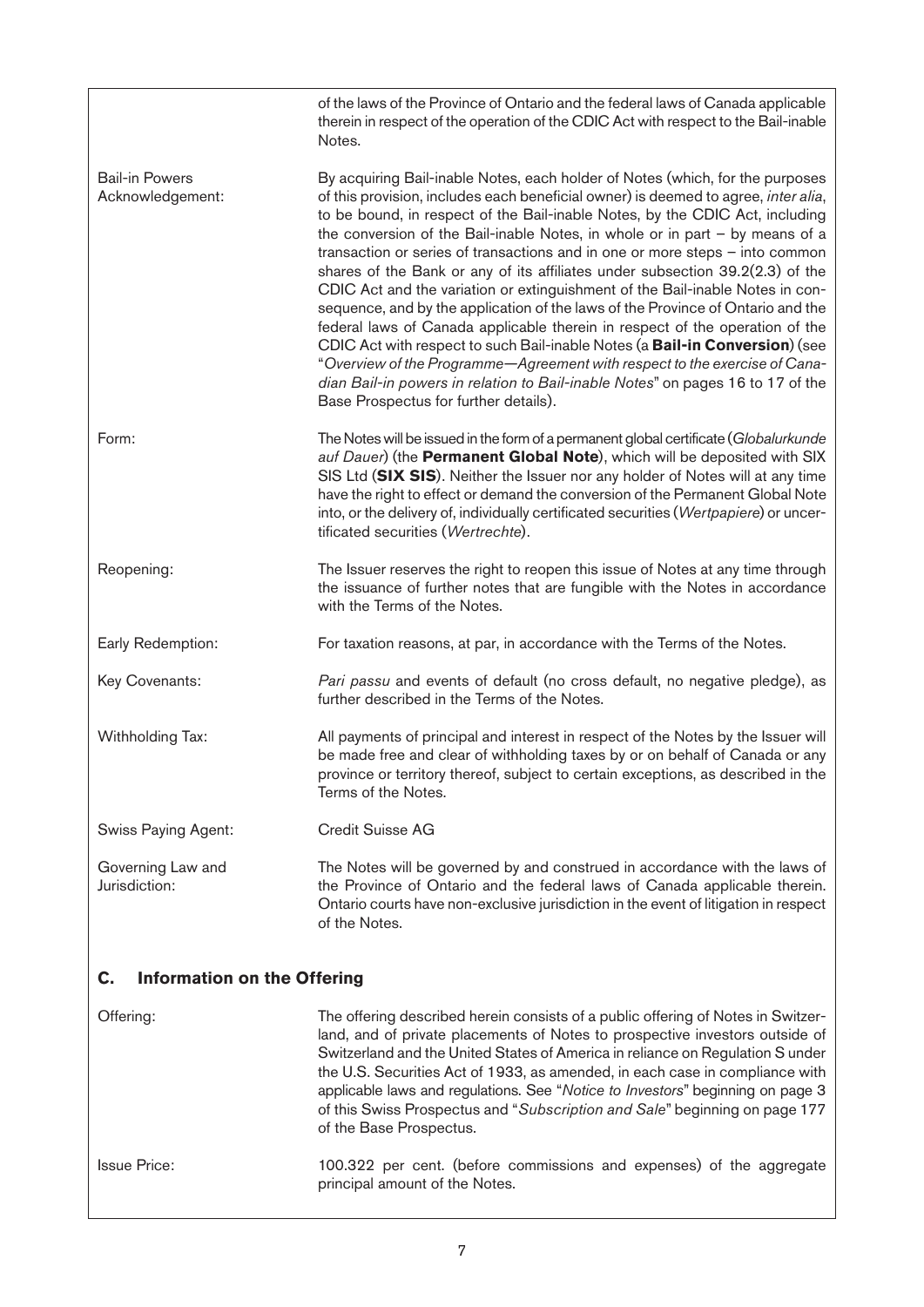<span id="page-7-0"></span>

| <b>Placement Price:</b>                         | According to demand.                                                                                                                                                                                                                                                                                                                                                                                                                            |                                        |  |
|-------------------------------------------------|-------------------------------------------------------------------------------------------------------------------------------------------------------------------------------------------------------------------------------------------------------------------------------------------------------------------------------------------------------------------------------------------------------------------------------------------------|----------------------------------------|--|
| Delivery:                                       | Delivery versus payment (DVP).                                                                                                                                                                                                                                                                                                                                                                                                                  |                                        |  |
| Clearing and Settlement:                        | SIX SIS.                                                                                                                                                                                                                                                                                                                                                                                                                                        |                                        |  |
| Ratings:                                        | The Notes are expected upon issue to be rated A2 by Moody's Canada, A by<br>S&P Canada and AA- by Fitch. A security rating is not a recommendation to<br>buy, sell or hold securities and may be subject to suspension, modification or<br>withdrawal at any time by the assigning rating agency.                                                                                                                                               |                                        |  |
| <b>Material Risks:</b>                          | An investment in Notes involves certain risks. For a discussion of certain risks<br>that potential investors should carefully consider before deciding to invest in<br>any Notes, see "Risk Factors" beginning on page 25 of the Base Prospectus<br>and on page 1 of the Registration Document.                                                                                                                                                 |                                        |  |
| Net Proceeds / Use of<br>Proceeds:              | The net proceeds from the issue of the Notes, amounting to CHF 199,919,000,<br>will be added to the general funds of the issuer.                                                                                                                                                                                                                                                                                                                |                                        |  |
| <b>Security Numbers:</b>                        | <b>Swiss Security Number:</b><br>ISIN (International Securities Identification Number):<br>Common Code:                                                                                                                                                                                                                                                                                                                                         | 113296628<br>CH1132966289<br>238446538 |  |
| <b>Selling Restrictions:</b>                    | The Notes are subject to restrictions on their offering, sale and delivery both<br>generally and specifically in Canada, United States of America and to U.S.<br>persons, European Economic Area, United Kingdom, Belgium, Republic of<br>France, Republic of Italy, The Netherlands, Sweden, Japan, PRC, Hong Kong<br>and Singapore, in each case as described under "Subscription and Sale"<br>beginning on page 177 of the Base Prospectus.  |                                        |  |
| The Joint Lead Managers:                        | Credit Suisse AG (books) and RBC Europe Limited (no books)                                                                                                                                                                                                                                                                                                                                                                                      |                                        |  |
| D.                                              | Information on the Admission to Trading and Listing                                                                                                                                                                                                                                                                                                                                                                                             |                                        |  |
| Swiss Trading Venue:                            | <b>SIX Swiss Exchange</b>                                                                                                                                                                                                                                                                                                                                                                                                                       |                                        |  |
| Admission to Trading and<br>Listing:            | It is expected that the Notes will be provisionally admitted to trading on SIX<br>Swiss Exchange as of 20 September 2021. Application will be made for defin-<br>itive admission to trading and listing of the Notes on SIX Swiss Exchange as<br>soon as practicable thereafter and (if granted) will only be granted after the<br>Issue Date. The last trading day for the Notes on SIX Swiss Exchange is expected<br>to be 18 September 2031. |                                        |  |
| Е.<br><b>Information on Prospectus Approval</b> |                                                                                                                                                                                                                                                                                                                                                                                                                                                 |                                        |  |
| Swiss Review Body:                              | SIX Exchange Regulation Ltd, Hardturmstrasse 201, 8005 Zurich, Switzerland<br>(the Swiss Review Body).                                                                                                                                                                                                                                                                                                                                          |                                        |  |
| Prospectus Date and Approval:                   | This Swiss Prospectus is dated 20 September 2021 has been approved by<br>the Swiss Review Body on the date specified on the cover page of this Swiss<br>Prospectus.                                                                                                                                                                                                                                                                             |                                        |  |
|                                                 | This Swiss Prospectus will not be updated for any developments that occur<br>after its date. In particular, this Swiss Prospectus is not required to be updated<br>as of the date of the approval by the Swiss Review Body.                                                                                                                                                                                                                     |                                        |  |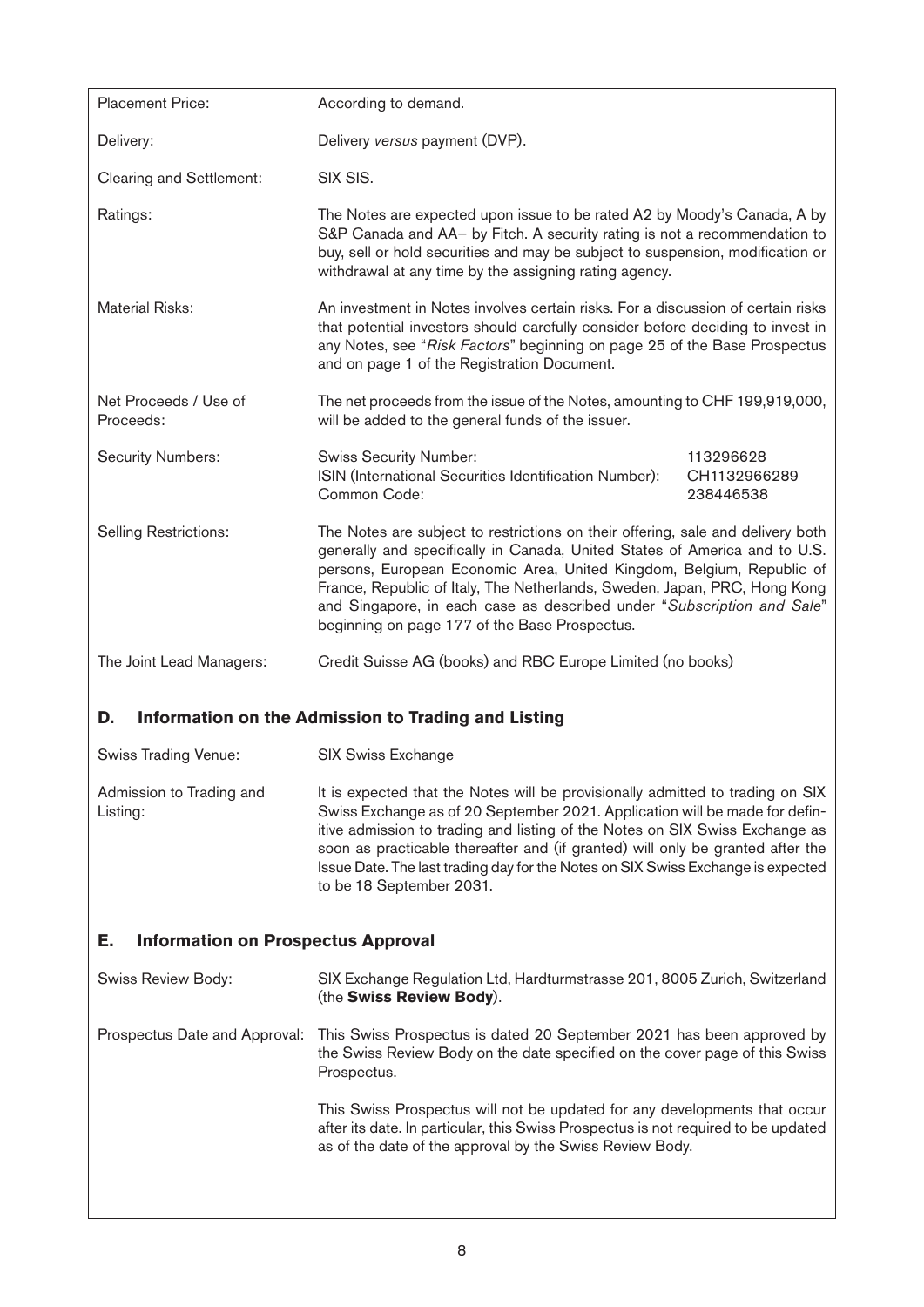# **GENERAL INFORMATION**

#### <span id="page-8-0"></span>**Subscription**

The Joint Lead Managers have, pursuant to a subscription agreement dated as of the date of this Swiss Prospectus (the **Subscription Agreement**), severally and not jointly agreed with the Issuer, subject to certain conditions, to subscribe their respective quotas of Notes as set forth and agreed therein. The Issuer has agreed to pay certain commissions to the Joint Lead Managers and to reimburse the Joint Lead Managers for certain of their expenses in connection with the issue of the Notes. The Subscription Agreement entitles the Joint Lead Managers to terminate it in certain circumstances prior to the payment of the purchase price for the Notes being made to the Issuer.

#### **Authorization**

The establishment and updates of the Programme and the issue of Notes was authorised by resolutions of the Board of Directors of the Issuer passed on February 29, 2012 amending and restating prior resolutions of the Board of the Issuer in respect of the Programme and Administrative Resolutions of the Board of Directors of the Issuer adopted on October 14, 2004 and most recently amended at a meeting held on May 26, 2021.

#### **Net Proceeds and Use of Proceeds**

The net proceeds from the issue of the Notes, amounting to CHF 199,919,000, will be added to the general funds of the Issuer. The Joint Lead Managers shall have no responsibility for, nor be obliged to concern themselves with, the use of such net proceeds.

#### **Notices**

All notices in relation to the Notes will be published in electronic form on the internet site of SIX Swiss Exchange under the section headed Official Notices.

(Currently: https://www.ser-ag.com/en/resources/notifications-market-participants/official-notices.html)

#### **Representative**

In accordance with article 58a of the Listing Rules of SIX Swiss Exchange, the Issuer has appointed Credit Suisse AG to file the application with SIX Exchange Regulation Ltd in its capacity as competent authority for the admission to trading (including the provisional admission to trading) and listing of the Notes on SIX Swiss Exchange.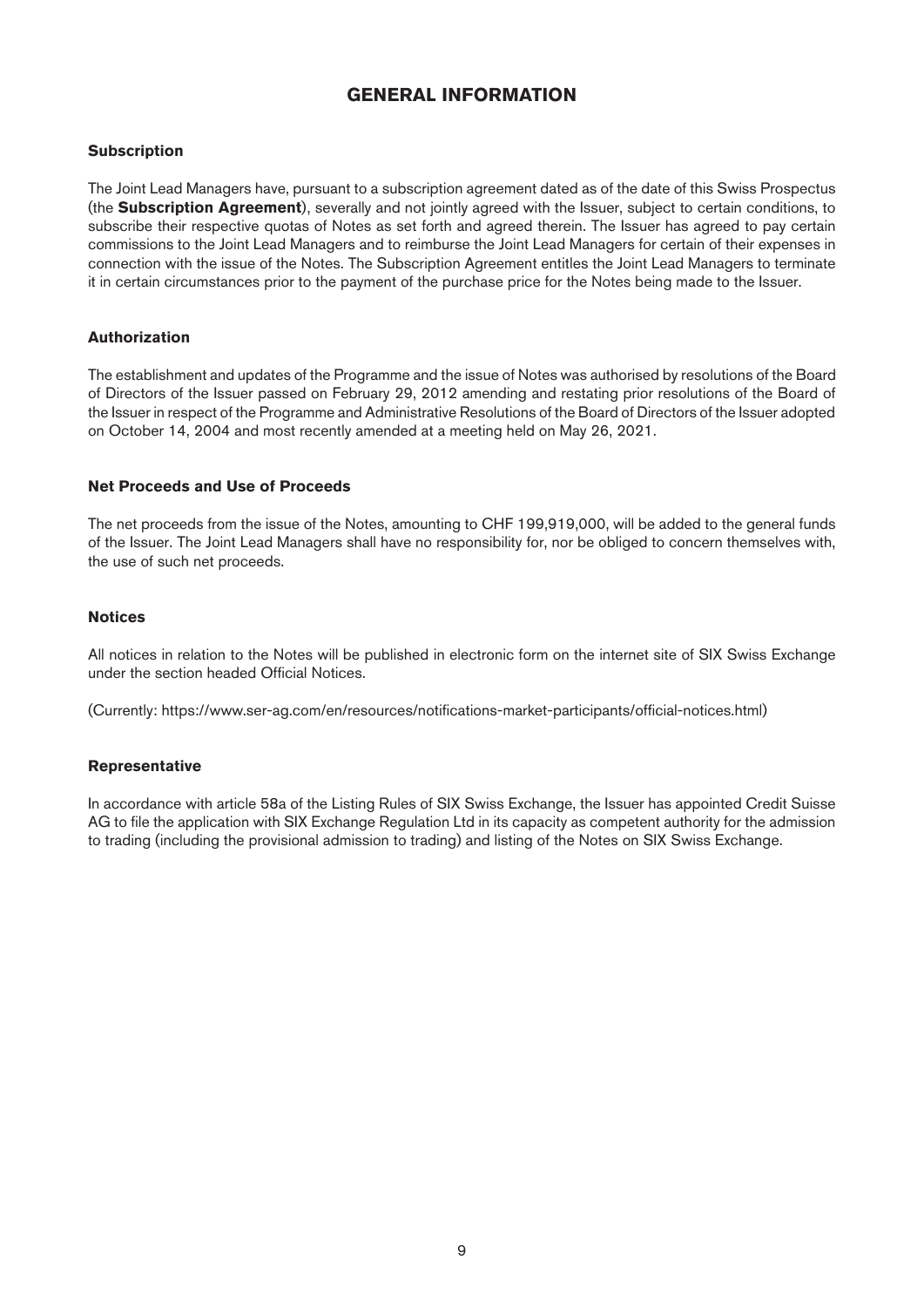#### **Responsibility Statement**

Royal Bank of Canada as issuer accepts responsibility for all information contained in this Swiss Prospectus and has taken all reasonable care to ensure that the facts stated herein are true and accurate in all material respects and that there are no other material facts, the omission of which would make any statement herein misleading, whether of fact or opinion.

Toronto, 20 September 2021

#### **Royal Bank of Canada**

# By: /s/ James Salem

*James Salem David Power Royal Bank of Canada Royal Bank of Canada*

# $B_y$ : /s/ David Power

*Executive Vice-President and Treasurer, Vice-President, Term Funding & Capital Management,*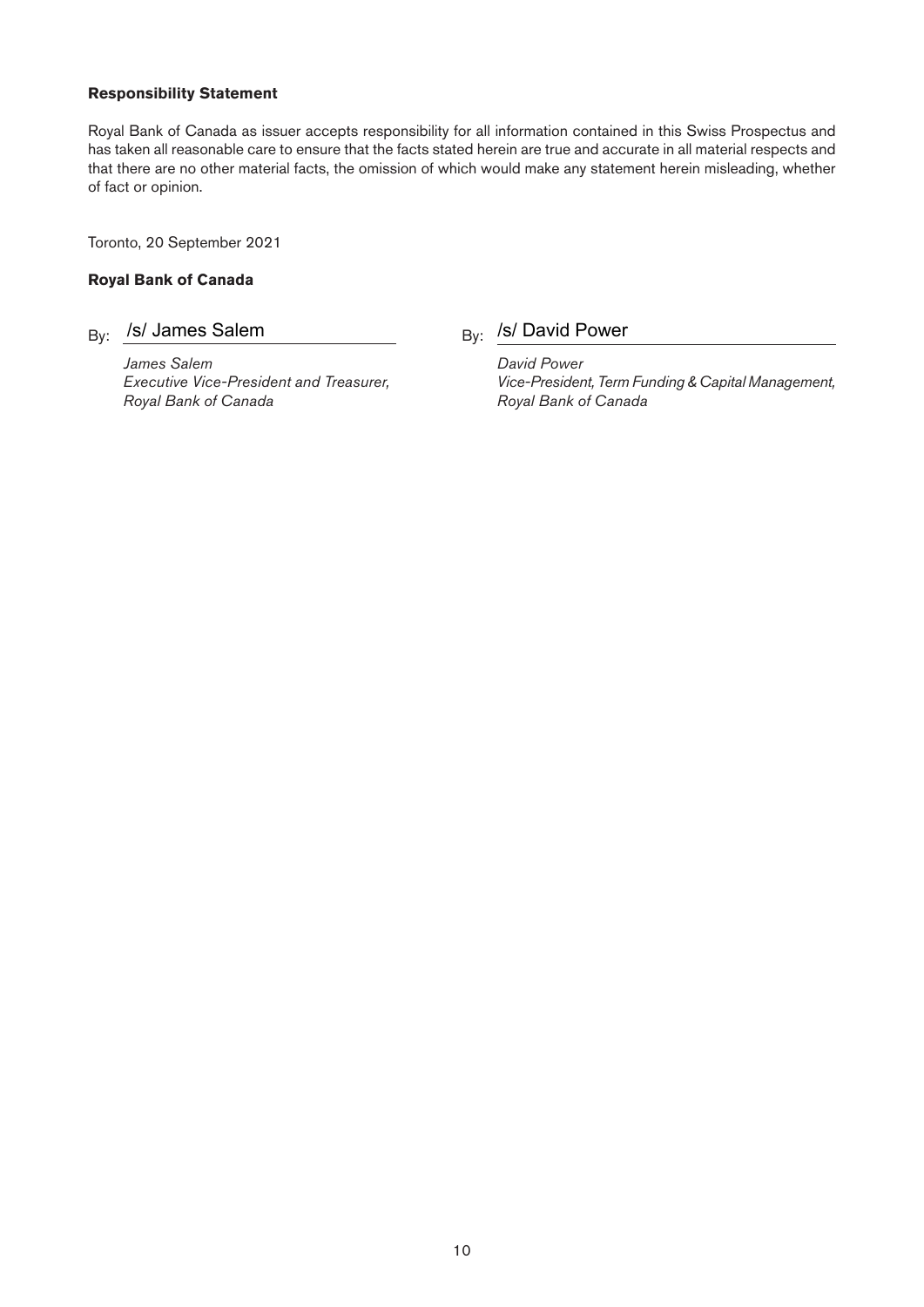# **INFORMATION ON THE ISSUER**

#### <span id="page-10-0"></span>**General Information on the Issuer**

Information with respect to the Issuer and its business is provided in the Annual Information Form (as defined herein) and on pages 27 to 33 of the Registration Document, each of which is incorporated herein by reference.

For a description of the Issuer's directors and executive officers, please refer to pages 19 to 21 of the Annual Information Form. The business address of the Issuer's directors and executive officers is at the executive offices of the Issuer, Royal Bank Plaza, South Tower, 8th Floor, 200 Bay Street, South Tower, Toronto, Ontario, Canada M5J 2J5.

#### **Financial Information on the Issuer**

Financial information on the Issuer is derived from the financial statements incorporated by reference in this Swiss Prospectus (for details please see "*About this Swiss Prospectus—Documents Incorporated by Reference*" on [page 13](#page-12-0) of this Swiss Prospectus).

#### **By-Laws of the Issuer**

The currently valid by-laws of the Issuer are dated 6 April 2016 (available at: https://www.rbc.com/our-company/ assets-custom/pdf/By-laws.pdf).

#### **Purpose**

The Issuer's business and powers are set out in Part VIII of the Bank Act. In particular, section 409 provides that, subject to the Bank Act, the Issuer shall not engage in or carry on business other than the business of banking and such business as generally appertains thereto.

According to section 409(2) of the Bank Act, such business of banking includes (a) providing any financial service, (b) acting as a financial agent, (c) providing investment counselling services and portfolio management services, and (d) issuing payment, credit or charge cards and, in cooperation with others including other financial institutions, operating a payment, credit or charge card plan.

#### **Litigation**

Except as disclosed in this Swiss Prospectus (including any documents incorporated by reference herein), there are no, nor have there been any governmental, legal or arbitration proceedings (including any such proceedings which are pending or threatened of which the Issuer is aware) during the twelve months prior to the date of this document which may have, or have had in the recent past, individually or in the aggregate, a significant effect on the financial position or profitability of the Issuer or of the Issuer and its subsidiaries taken as a whole.

#### **Capital Structure**

The Issuer's authorized share capital consists of an unlimited number of common shares without nominal or par value and an unlimited number of first preferred shares and second preferred shares without nominal or par value, issuable in series, which classes may be issued for a maximum consideration of \$20 billion and \$5 billion, respectively.

For further details on the Issuer's capital structure, please refer to:

- (1) the section entitled "*Description of Capital Structure*" on pages 10 to 13 of the Annual Information Form; and
- (2) the section entitled "*Capital management*" in the 2020 MD&A on pages 96 to 104 of the Annual Report 2020 (as defined herein),

each of which is incorporated by reference herein.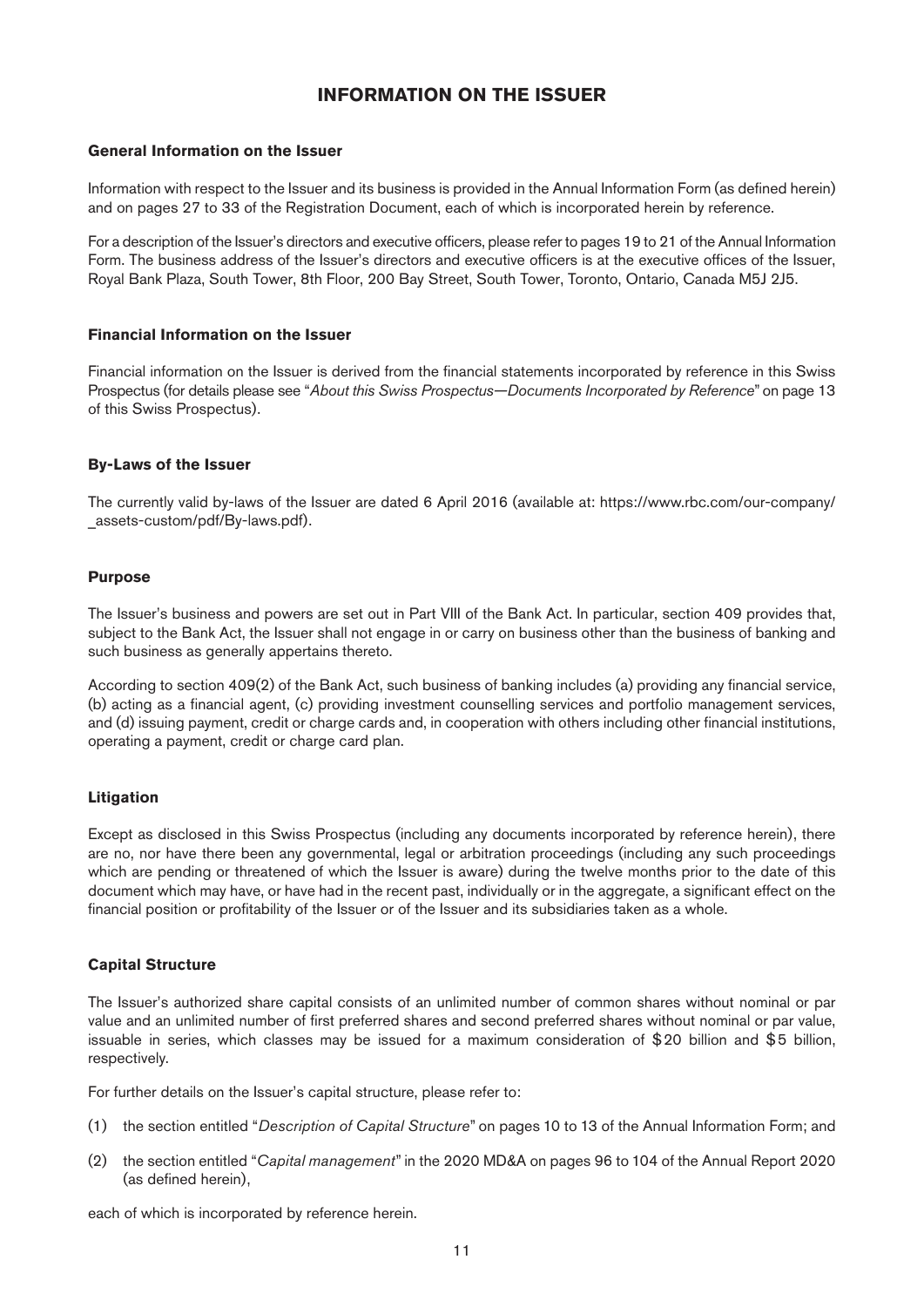#### **Own Shares**

Except for the number of Treasury Shares as at July 31, 2021 specified in the Issuer's unaudited interim condensed consolidated financial statements for the three- and nine-month periods ended July 31 set out in the Third Quarter 2021 Report (as defined herein) incorporated herein by reference, neither the Bank nor any third party on its behalf owns any of its issued common or preferred shares.

#### **Auditor / Auditor Supervision**

The auditor of the consolidated financial statements of the Issuer for the financial years ended 31 October 2019, 31 October 2020 and for the current financial year is PricewaterhouseCoopers LLP, PwC Tower, 18 York Street, Suite 2600, Toronto, Ontario, Canada M5J 0B2 (the **Auditor**).

Potential investors are informed that the Auditor is registered with and is subject to oversight by the Canadian Public Accountability Board and the Public Company Accounting Oversight Board, both of which are recognized by the Swiss Federal Council.

#### **Information on the Issuer's most recent business performance**

For information on the Issuer's most recent business performance, please refer to the Supplementary Base Prospectus (as defined herein) and the Issuer's Third Quarter Report 2021 (as defined herein), each of which is incorporated by reference herein.

Except as disclosed in this Swiss Prospectus (including any documents incorporated by reference herein), there has been no significant change in the financial position or financial performance of the Issuer and its subsidiaries taken as a whole since 31 July 2021.

#### **Material changes since the most recent annual financial statements**

Except as disclosed in this Swiss Prospectus (including any documents incorporated by reference herein), there has been no material adverse change in the prospects of the Issuer and its subsidiaries taken as a whole since 31 October 2020.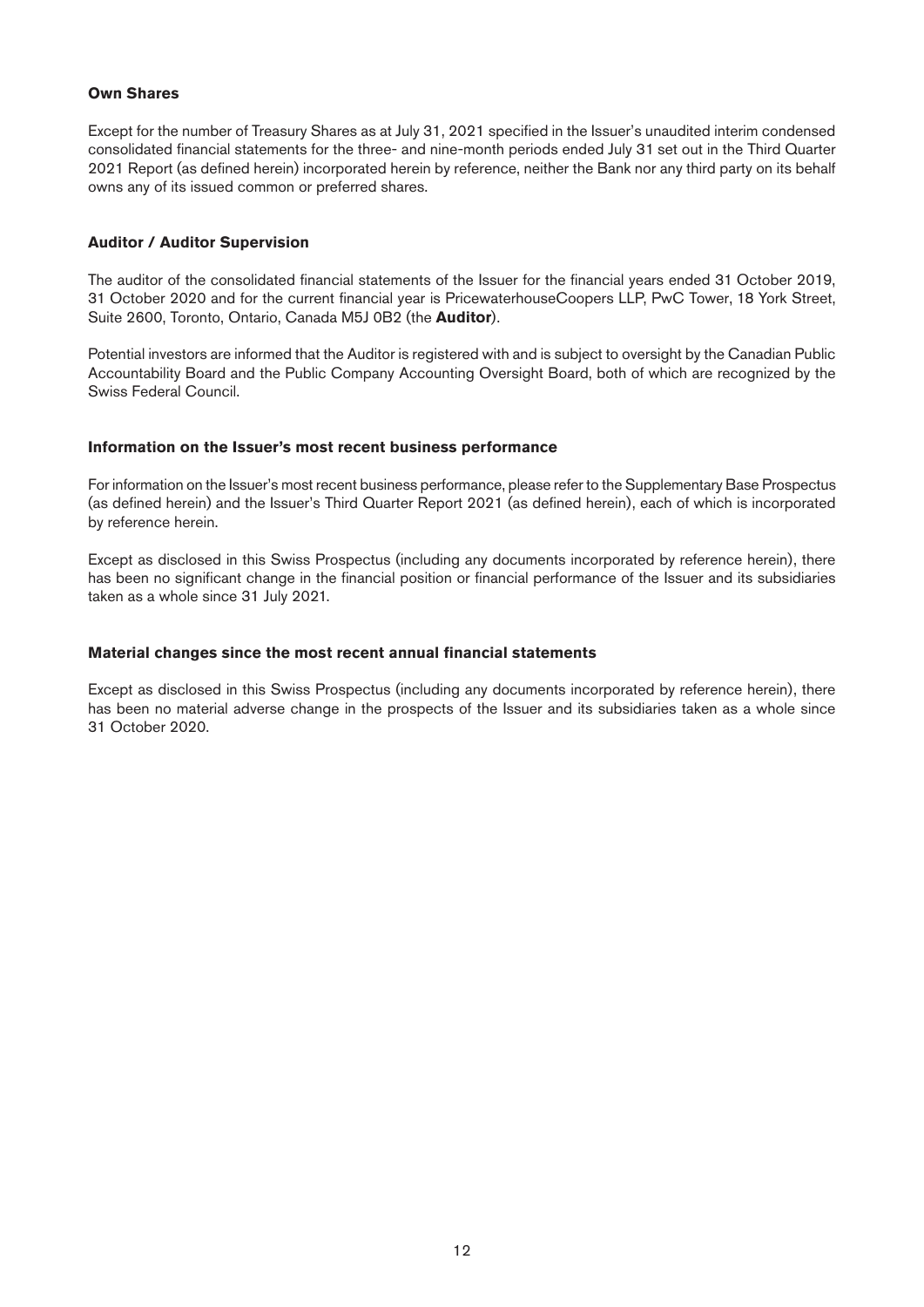# **ABOUT THIS SWISS PROSPECTUS**

#### <span id="page-12-1"></span><span id="page-12-0"></span>**Documents Incorporated by Reference**

The following documents are incorporated by reference into, and are an important part of, this Swiss Prospectus:

- (1) the Issuer's Notes Base Prospectus in respect of the Programme dated 23 July 2021 (the **Base Prospectus**, which expression shall include the Supplementary Base Prospectus (as defined below));
- (2) the Issuer's 1st Supplementary Notes Base Prospectus dated 31 August 2021 (the **Supplementary Base Prospectus**);
- (3) the following sections of the Registration Document of the Issuer dated July 21, 2021 (the **Registration Document**) (available at: https://www.rbc.com/investor-relations/\_assets-custom/pdf/european-senior-notes/ Registration-Document-July-21-2021.pdf) submitted to and filed with the FCA:
	- (i) Risk Factors on pages 1 to 23;
	- (ii) Description of Royal Bank of Canada:
		- History and Development of the Issuer on page 27;
		- RBC Group and its Principal Activities and Markets on pages 27 to 28;
		- Competition on page 28;
		- Organizational Structure on page 28;
		- Issuer Ratings on pages 29;
		- Financial Summary on pages 30 to 31;
		- Directors on pages 32 to 33;
		- Major Shareholders on page 33; and
		- Material Contracts on page 33;
	- (iii) General Information on pages 34 to 35;
- (4) the Issuer's Annual Information Form dated 1 December 2020 (the **Annual Information Form**), including, without limitation, the following sections:
	- (i) "Description of the Business General Summary" on pages 2 and 3;
	- (ii) "Description of the Business Competition" on page 3; and
	- (iii) "Appendix A Principal Subsidiaries" on page 27;
- (5) the following sections of the Issuer's Annual Report 2020 (the **Annual Report 2020**) for the year ended 31 October 2020:
	- (i) the audited annual consolidated financial statements, which comprise the consolidated balance sheets as of 31 October 2020 and 2019, and the related consolidated statements of income, comprehensive income, changes in equity, and cash flows for the years then ended, including the related notes, prepared in accordance with International Financial Reporting Standards as issued by the International Accounting Standards Board on pages 127 through 220, together with Management's Report on Internal Control over Financial Reporting as of 31 October 2020 on page 119, the Independent Auditor's Report and the Report of Independent Registered Public Accounting Firm, each dated 1 December 2020, on pages 120 through 123 and 124 through 126, respectively;
	- (ii) the entire Management's Discussion and Analysis for the year ended 31 October 2020 (**2020 MD&A**) on pages 14 through 116, including, without limitation, a description of risk factors related to the Issuer and its business, and the steps taken to manage such risks, under the risk sections on pages 53 to 96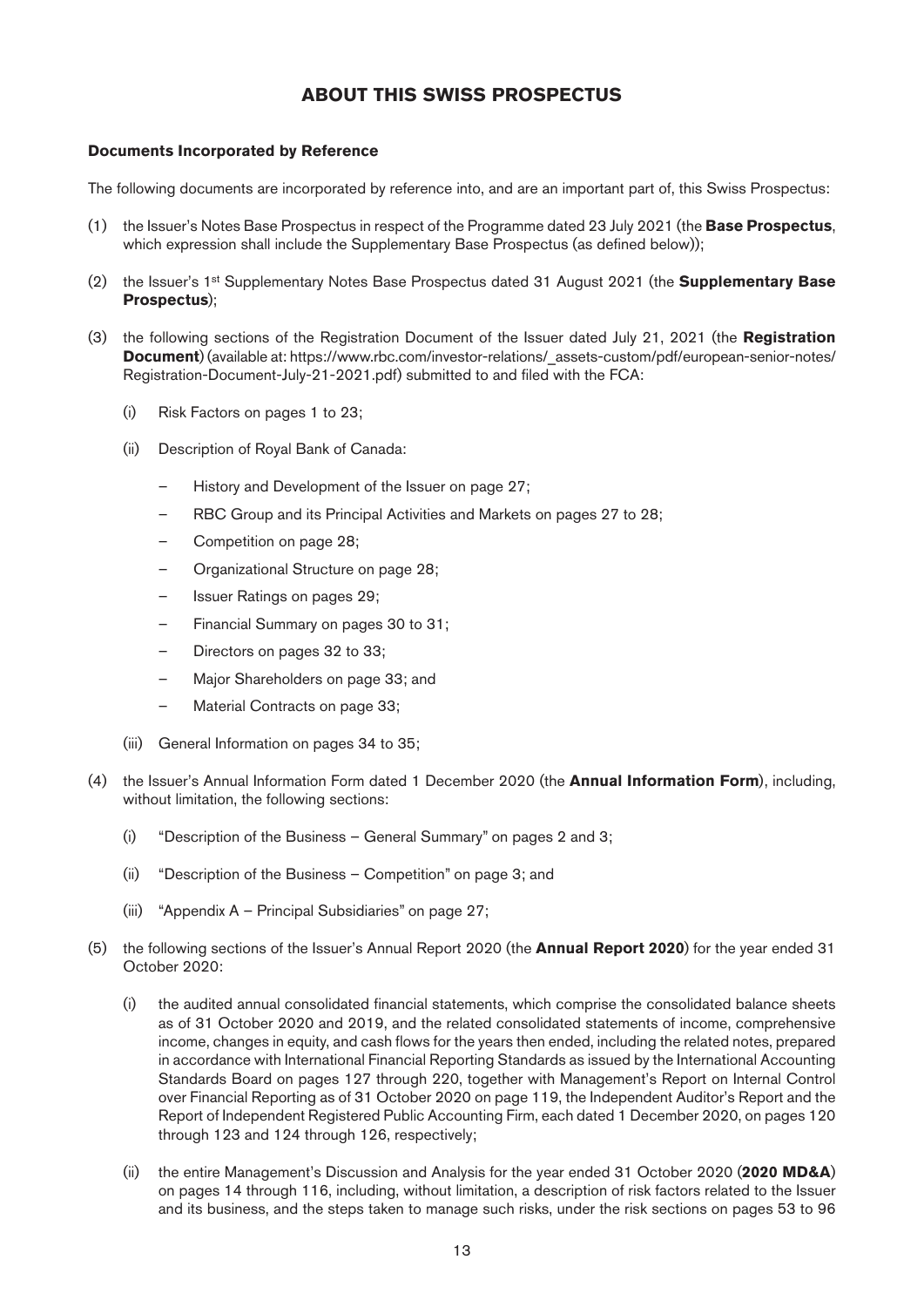and information about trends, commitments, events and uncertainties for the Issuer and each business segment known to the Issuer's management which is provided under the heading "Economic, market and regulatory review and outlook – data as at December 1, 2020" on pages 16 to 17, "Strategic Priorities" and "Outlook" on pages 29, 30, 34, 40, 43 and 45, "Quarterly results and trend analysis" on page 49 and 50, together with the caution provided under the heading "Caution regarding forward-looking statements" on page 14;

- (i) the information about tax assessments and examinations and legal and regulatory matters to which the Issuer and its Subsidiaries are or have been subject in Note 22 on page 207 and Note 25 on pages 210 and 211, respectively; and
- (6) the Issuer's unaudited interim condensed consolidated financial statements, together with Management's Discussion and Analysis for the three- and nine-month periods ended July 31, 2021 (the **Third Quarter 2021 MD&A**) set out on pages 2 through 79 (excluding page 49) of the Issuer's Third Quarter 2021 Report to Shareholders (the **Third Quarter 2021 Report**).

Any statement in a document incorporated by reference into this Swiss Prospectus will be deemed to be modified or superseded for purposes of this Swiss Prospectus to the extent that a statement contained herein or in any subsequent document incorporated by reference herein modifies or supersedes that statement. Any statement that is modified or superseded in this manner will no longer be a part of this Swiss Prospectus, except as so modified or superseded.

#### **Availability of Documents**

Copies of this Swiss Prospectus (including the documents incorporated by reference herein) can be obtained in electronic or printed form, free of charge, during normal business hours from (i) the registered office of the Issuer, or (ii) Credit Suisse AG at Uetlibergstrasse 231, 8070 Zurich, Switzerland, or by telephone (+41 44 333 31 60), fax (+41 44 333 57 79) or e-mail to [newissues.fixedincome@credit-suisse.com.](mailto:newissues.fixedincome%40credit-suisse.com?subject=)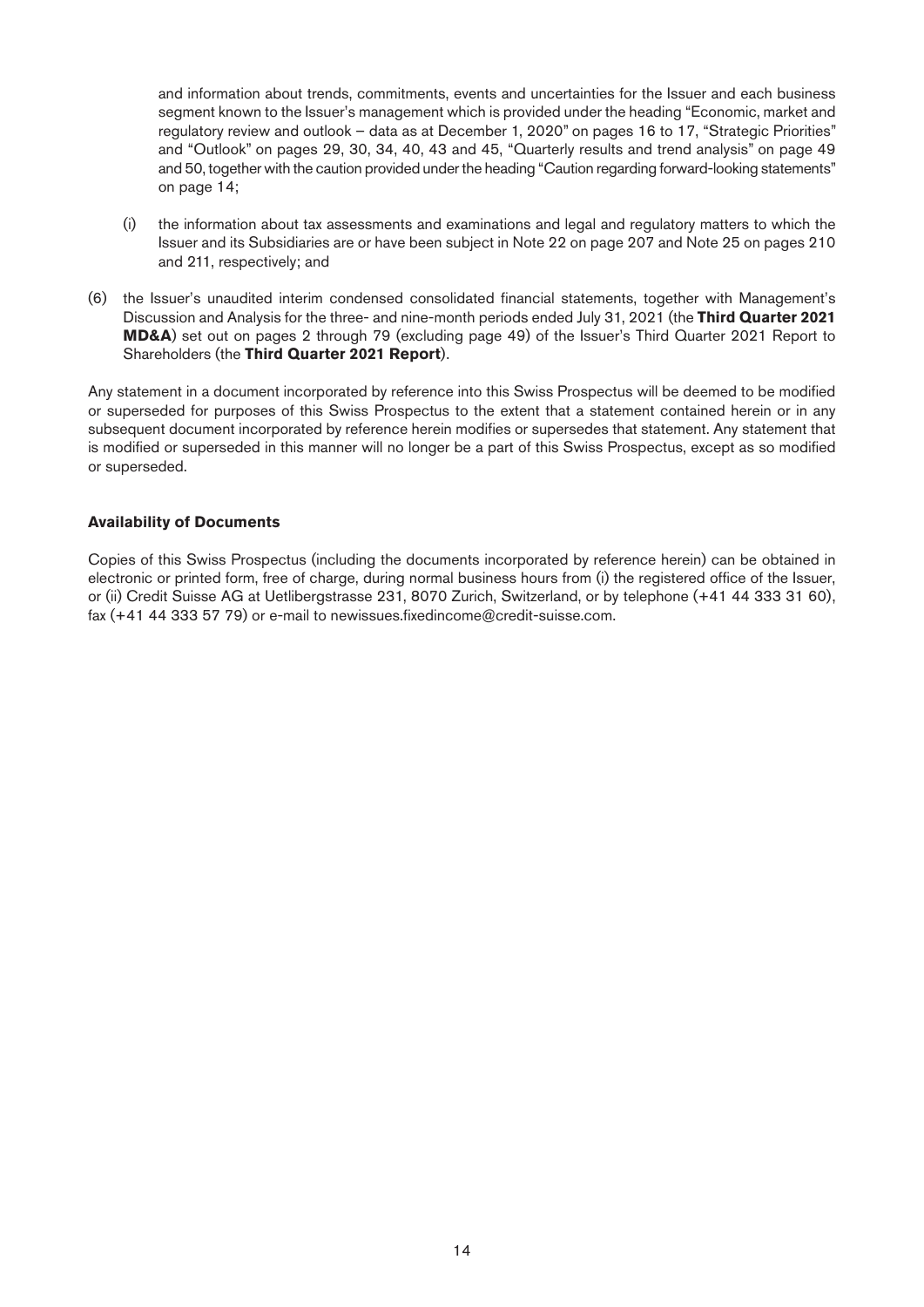# <span id="page-14-0"></span>**CAUTIONARY STATEMENT REGARDING FORWARD LOOKING STATEMENTS**

**From time to time, the Issuer makes written or oral forward-looking statements within the meaning of certain securities laws, including the "safe harbour" provisions of the** *United States Private Securities Litigation Reform Act* **of 1995 and any applicable Canadian securities legislation. The Issuer may make forward-looking statements in this Swiss Prospectus and in the documents incorporated by reference herein, in other filings with Canadian regulators, the United States Securities and Exchange Commission or other securities regulators or, in reports to shareholders and in other communications. The forward-looking statements contained in this Swiss Prospectus and in the documents incorporated by reference herein include, but are not limited to, statements relating to the Issuer's financial performance objectives, vision and strategic goals, the Economic, market, and regulatory review and outlook for Canadian, U.S., European and global economies, the regulatory environment in which the Issuer operates, and the risk environment including the Issuer's credit risk, liquidity and funding risk, expectations with respect to its CET1 ratio, and the potential continued impacts of the coronavirus (COVID-19) pandemic on the Issuer's business operations, financial results, condition and objectives and on the global economy and financial market conditions and includes the Issuer's President and Chief Executive Officer's statements.** 

**The forward-looking information contained in this Swiss Prospectus is presented for the purpose of assisting the holders and potential purchasers of the Notes issued by the Issuer and financial analysts in understanding the Issuer's financial position and results of operations as at and for the periods ended on the dates presented, as well as the Issuer's financial performance objectives, vision and strategic goals, and may not be appropriate for other purposes. Forward-looking statements are typically identified by words such as "believe", "expect", "foresee", "forecast", "anticipate", "intend", "estimate", "goal", "plan" and "project" and similar expressions of future or conditional verbs such as "will", "may", "should", "could" or "would".**

**By their very nature, forward-looking statements require the Issuer to make assumptions and are subject to inherent risks and uncertainties, which give rise to the possibility that the Issuer's predictions, forecasts, projections, expectations or conclusions will not prove to be accurate, that the Issuer's assumptions may not be correct and that the Issuer's financial performance objectives, vision and strategic goals will not be achieved. The Issuer cautions readers not to place undue reliance on these statements as a number of risk factors could cause the Issuer's actual results to differ materially from the expectations expressed in such forward-looking statements. These factors – many of which are beyond the Issuer's control and the effects of which can be difficult to predict – include: credit, market, liquidity and funding, insurance, operational, regulatory compliance (which could lead to the Issuer being subject to various legal and regulatory proceedings, the potential outcome of which could include regulatory restrictions, penalties and fines), strategic, reputation, legal and regulatory environment, competitive and systemic risks and other risks discussed in the risk sections and Significant developments: COVID-19 section of the Issuer's 2020 MD&A contained in the Issuer's Annual Report 2020 (and incorporated by reference herein) and in the Risk management and Impact of COVID-19 pandemic sections of the Issuer's Third Quarter 2021 MD&A contained in the Issuer's Third Quarter 2021 Report (and incorporated by reference herein); including business and economic conditions, information technology and cyber risks, Canadian housing and household indebtedness, geopolitical uncertainty, privacy, data and third-party related risks, regulatory changes, environmental and social risk (including climate change), and digital disruption and innovation, culture and conduct, the business and economic conditions in the geographic regions in which the Issuer operates, the effects of changes in government fiscal, monetary and other policies, tax risk and transparency, and the emergence of widespread health emergencies or public health crises such as pandemics and epidemics, including the COVID-19 pandemic and its impact on the global economy and financial market conditions and the Issuer's business operations, and financial results, condition and objectives.** 

**The Issuer cautions that the foregoing list of risk factors is not exhaustive and other factors could also adversely affect the Issuer's results. When relying on the Issuer's forward-looking statements to make decisions with respect to the Issuer, investors and others should carefully consider the foregoing factors and other uncertainties and potential events. Material economic assumptions underlying the forward-looking statements contained in this Swiss Prospectus and in the documents incorporated by reference herein are set out in the "Economic, market and regulatory review and outlook" section and for each business segment under the "Strategic priorities" and "Outlook" headings of the Issuer's 2020 MD&A contained in its Annual Report 2020, as updated by the "Economic, market**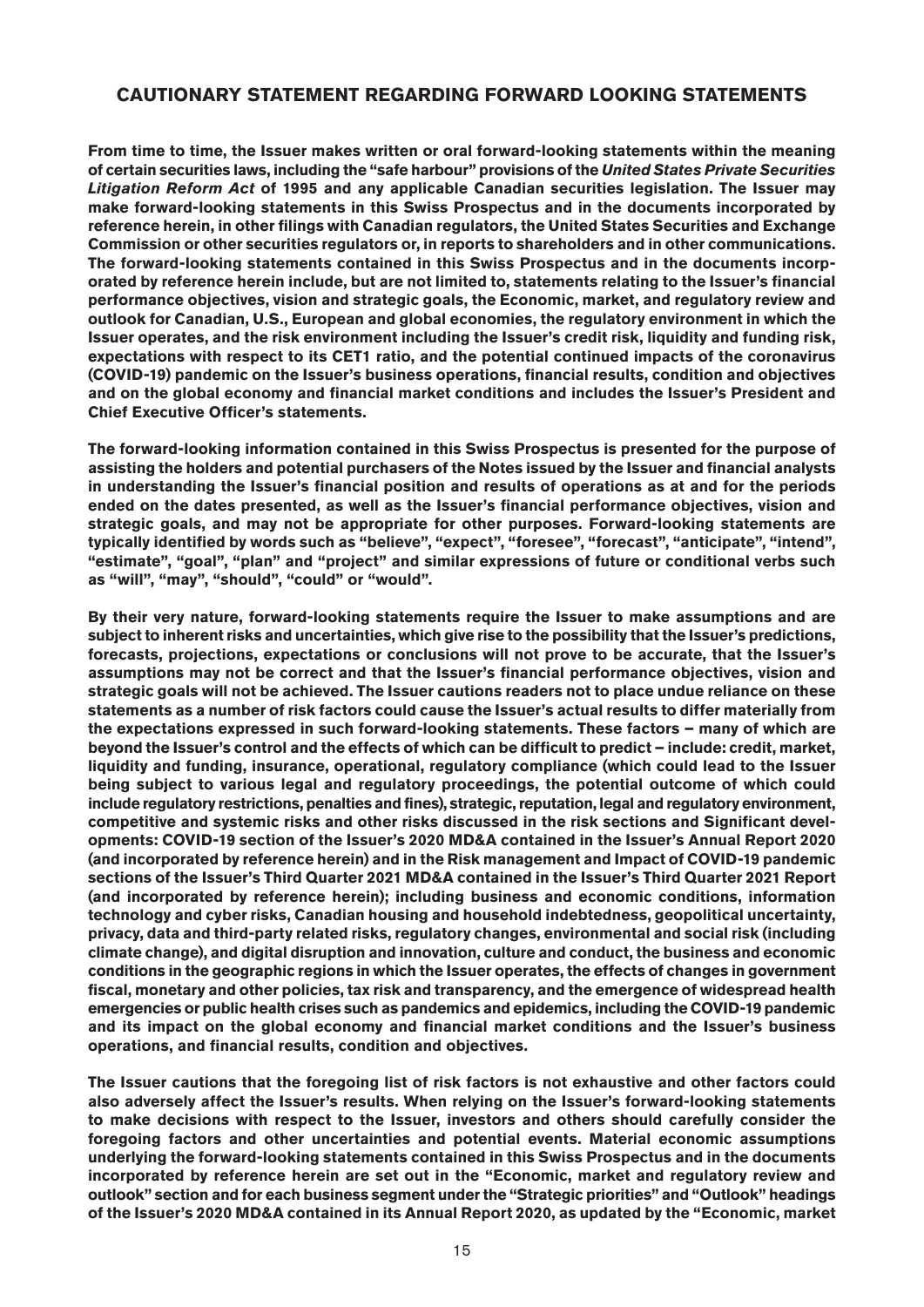**and regulatory review and outlook" and "Impact of COVID-19 pandemic" sections of the Issuer's Third Quarter 2021 MD&A contained in its Third Quarter 2021 Report, which sections are incorporated by reference herein. Except as required by law, none of the Issuer, any Dealer or any other person undertakes to update any forward-looking statement, whether written or oral, that may be made from time to time by or on behalf of the Issuer.**

**Additional information about these and other factors can be found in the risk sections and Significant developments: COVID-19 section of the Issuer's 2020 MD&A contained in its Annual Report 2020 and the Risk management and Impact of COVID-19 pandemic sections of the Issuer's Third Quarter 2021 MD&A contained in its Third Quarter 2021 Report, which sections are incorporated by reference herein.**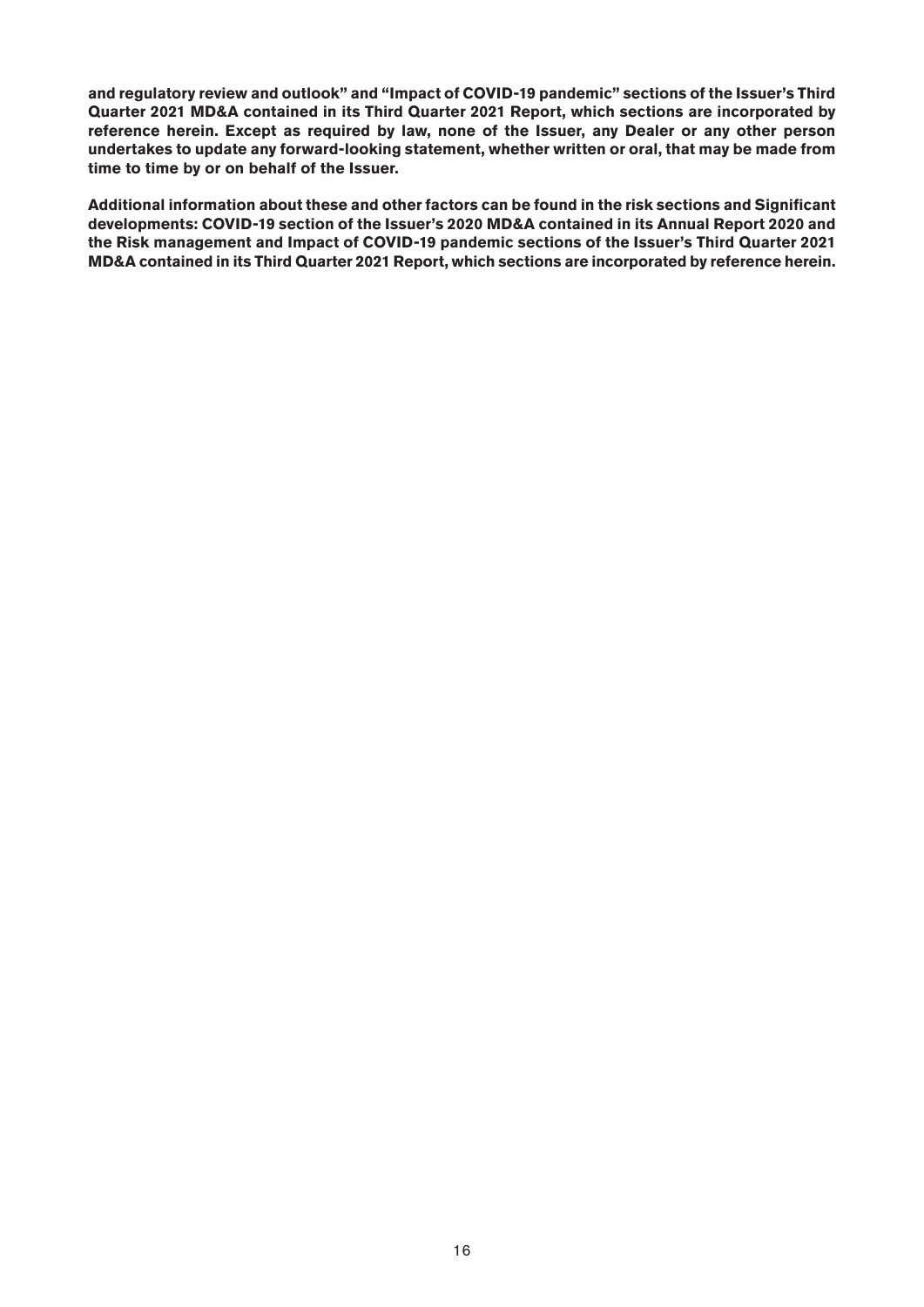# **PRICING SUPPLEMENT**

# <span id="page-16-0"></span>**IMPORTANT NOTICE**

<span id="page-16-1"></span>**NO PROSPECTUS IS REQUIRED IN ACCORDANCE WITH REGULATION (EU) 2017/1129 (AS AMENDED) AS IT FORMS PART OF DOMESTIC LAW OF THE UNITED KINGDOM (THE "UK") BY VIRTUE OF THE EUROPEAN UNION (WITHDRAWAL) ACT 2018 ("UK PROSPECTUS REGULATION") FOR THIS ISSUE OF NOTES. THE NOTES WHICH ARE THE SUBJECT OF THIS PRICING SUPPLEMENT ARE NOT COMPLIANT WITH THE UK PROSPECTUS REGULATION AND THE FCA HAS NEITHER APPROVED NOR REVIEWED THE INFORMATION CONTAINED IN THIS PRICING SUPPLEMENT.**

**PRIIPS REGULATION PROHIBITION OF SALES TO EEA RETAIL INVESTORS – The Notes are not intended to be offered, sold or otherwise made available to and should not be offered, sold or otherwise made available to any retail investor in the European Economic Area ("EEA"). For these purposes, a retail investor means a person who is one (or more) of: (i) a retail client as defined in point (11) of Article 4(1) of Directive 2014/65/EU (as amended, "MiFID II"); (ii) a customer within the meaning of Directive 2016/97/EU (as amended), where that customer would not qualify as a professional client as defined in point (10) of Article 4(1) of MiFID II; or (iii) not a qualified investor as defined in the Regulation (EU) 2017/1129 (as amended). Consequently, no key information document required by Regulation (EU) No 1286/2014 (as amended, the "PRIIPs Regulation") for offering or selling the Notes or otherwise making them available to retail investors in the EEA has been prepared and therefore offering or selling the Notes or otherwise making them available to any retail investor in the EEA may be unlawful under the PRIIPs Regulation.**

**PROHIBITION OF SALES TO UK RETAIL INVESTORS – The Notes are not intended to be offered, sold or otherwise made available to and should not be offered, sold or otherwise made available to any retail investor in the UK. For these purposes, a retail investor means a person who is one (or more) of: (i) a retail client, as defined in point (8) of Article 2 of Regulation (EU) No 2017/565 as it forms part of domestic law of the UK by virtue of the European Union (Withdrawal) Act 2018 ("EUWA"); (ii) a customer within the meaning of the provisions of the UK Financial Services and Markets Act (as amended, the "FSMA") and any rules or regulations made under the FSMA to implement Directive (EU) 2016/97, where that customer would not qualify as a professional client, as defined in point (8) of Article 2(1) of Regulation (EU) No 600/2014 as it forms part of domestic law of the UK by virtue of the EUWA; or (iii) not a qualified investor as defined in Article 2 of the UK Prospectus Regulation. Consequently, no key information document required by Regulation (EU) No 1286/2014 (as amended) as it forms part of domestic law of the UK by virtue of the EUWA (the "UK PRIIPs Regulation") for offering or selling the Notes or otherwise making them available to retail investors in the UK has been prepared and therefore offering or selling the Notes or otherwise making them available to any retail investor in the UK may be unlawful under the UK PRIIPs Regulation.** 

**THESE NOTES ARE SUBJECT TO CONVERSION IN WHOLE OR IN PART – BY MEANS OF A TRANSACTION OR SERIES OF TRANSACTIONS AND IN ONE OR MORE STEPS – INTO COMMON SHARES OF ROYAL BANK OF CANADA OR ANY OF ITS AFFILIATES UNDER SUBSECTION 39.2(2.3) OF THE CANADA DEPOSIT INSURANCE CORPORATION ACT (CANADA) ("CDIC ACT") AND TO VARIATION OR EXTING-UISHMENT IN CONSEQUENCE AND SUBJECT TO THE APPLICATION OF THE LAWS OF THE PROVINCE OF ONTARIO AND THE FEDERAL LAWS OF CANADA APPLICABLE THEREIN IN RESPECT OF THE OPERATION OF THE CDIC ACT WITH RESPECT TO THE NOTES.**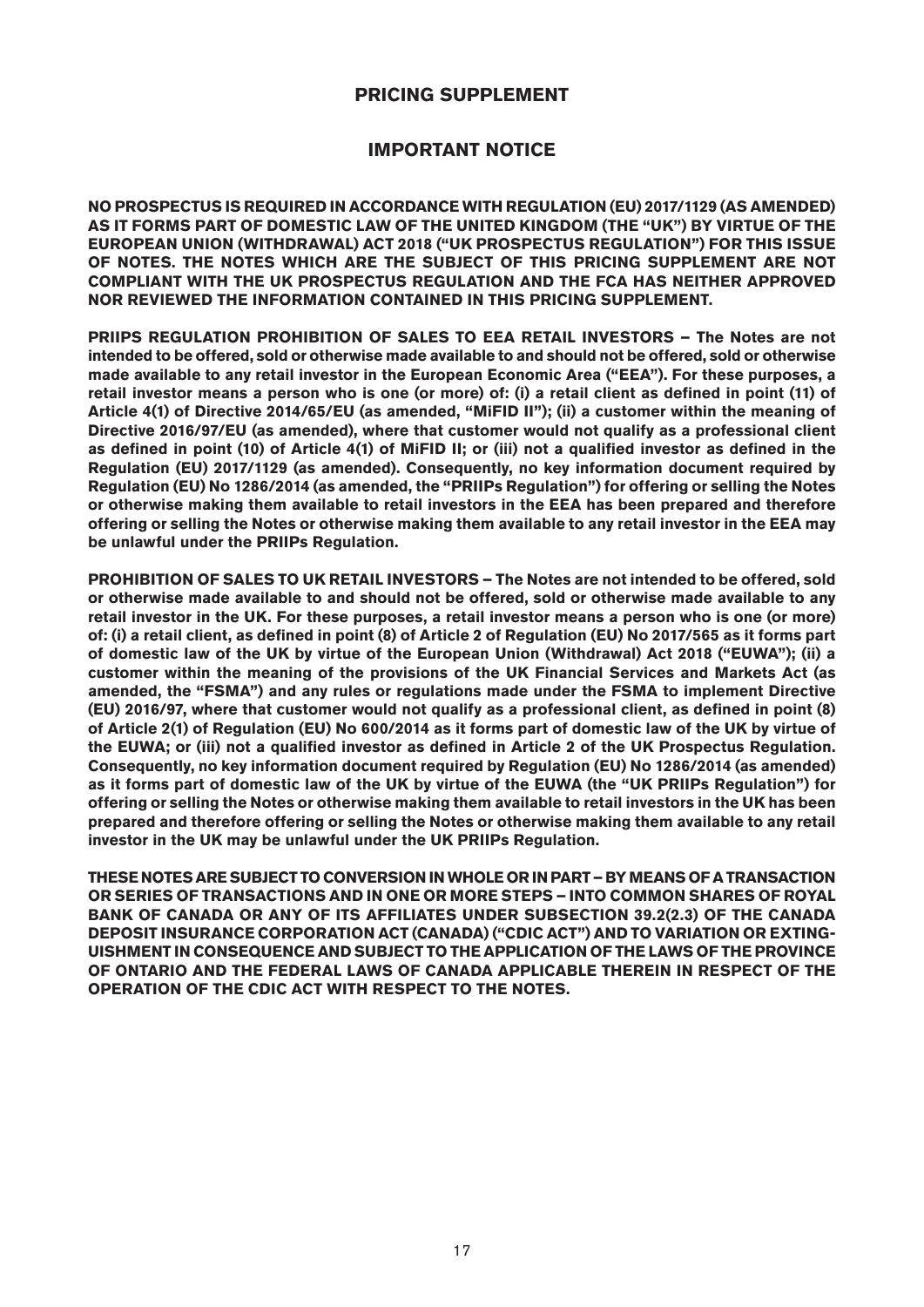

#### **ROYAL BANK OF CANADA**

*(a Canadian chartered bank) (*the *"***Issuer***")* Legal Entity Identifier (LEI): ES7IP3U3RHIGC71XBU11

Issue of CHF 200,000,000 0.200% Senior Notes due September 22, 2031 issued pursuant to the Base Prospectus as part of the Programme for the Issue of Securities

# **PART A – CONTRACTUAL TERMS**

Any person making or intending to make an offer of the Notes in the EEA or the UK may only do so in circumstances in which no obligation arises for the Issuer or any Dealer to publish a prospectus pursuant to section 85 of the Financial Services and Markets Act 2000 or Regulation (EU) 2017/1129 (as amended) or supplement a prospectus pursuant to Article 23 of the UK Prospectus Regulation or Regulation (EU) 2017/1129 (as amended), in each case, in relation to such offer.

Neither the Issuer nor any Dealer has authorised, nor do they authorise, the making of any offer of Notes in any other circumstances.

This document constitutes the Pricing Supplement of the Notes described herein and must be read in conjunction with the Base Prospectus July 23, 2021 and the supplement to it dated August 31, 2021 which together constitute the Base Prospectus (the "**Base Prospectus**"). Full information on the Issuer and the offer of the Notes is only available on the basis of the combination of this Pricing Supplement, the Base Prospectus and the prospectus dated September 20, 2021 prepared by the Issuer for listing of the Notes on the SIX Swiss Exchange (the "**Swiss Prospectus**"). Copies of the Base Prospectus and the Swiss Prospectus are available from Credit Suisse AG, Uetlibergstrasse 231, 8070 Zurich, Switzerland or can be ordered by telephone at +41 44 333 49 73 or by email to [newissues.fixedincome@credit-suisse.com](mailto:newissues.fixedincome%40credit-suisse.com?subject=).

Terms used herein shall be deemed to be defined as such for the purposes of the Conditions (the "**Conditions**") set forth in the Base Prospectus.

| 1. | (i)   | Series Number:                                        | CHF2021-1                     |
|----|-------|-------------------------------------------------------|-------------------------------|
|    | (ii)  | Tranche Number:                                       | 1                             |
|    | (iii) | Date on which the Notes become fungible:              | Not Applicable                |
| 2. |       | Specified Currency or Currencies:<br>(Condition 1.11) | Swiss Francs (" <b>CHF</b> ") |
| 3. |       | Aggregate Principal Amount:                           |                               |
|    | (i)   | Series:                                               | CHF 200,000,000               |
|    | (ii)  | Tranche:                                              | CHF 200,000,000               |
|    |       |                                                       |                               |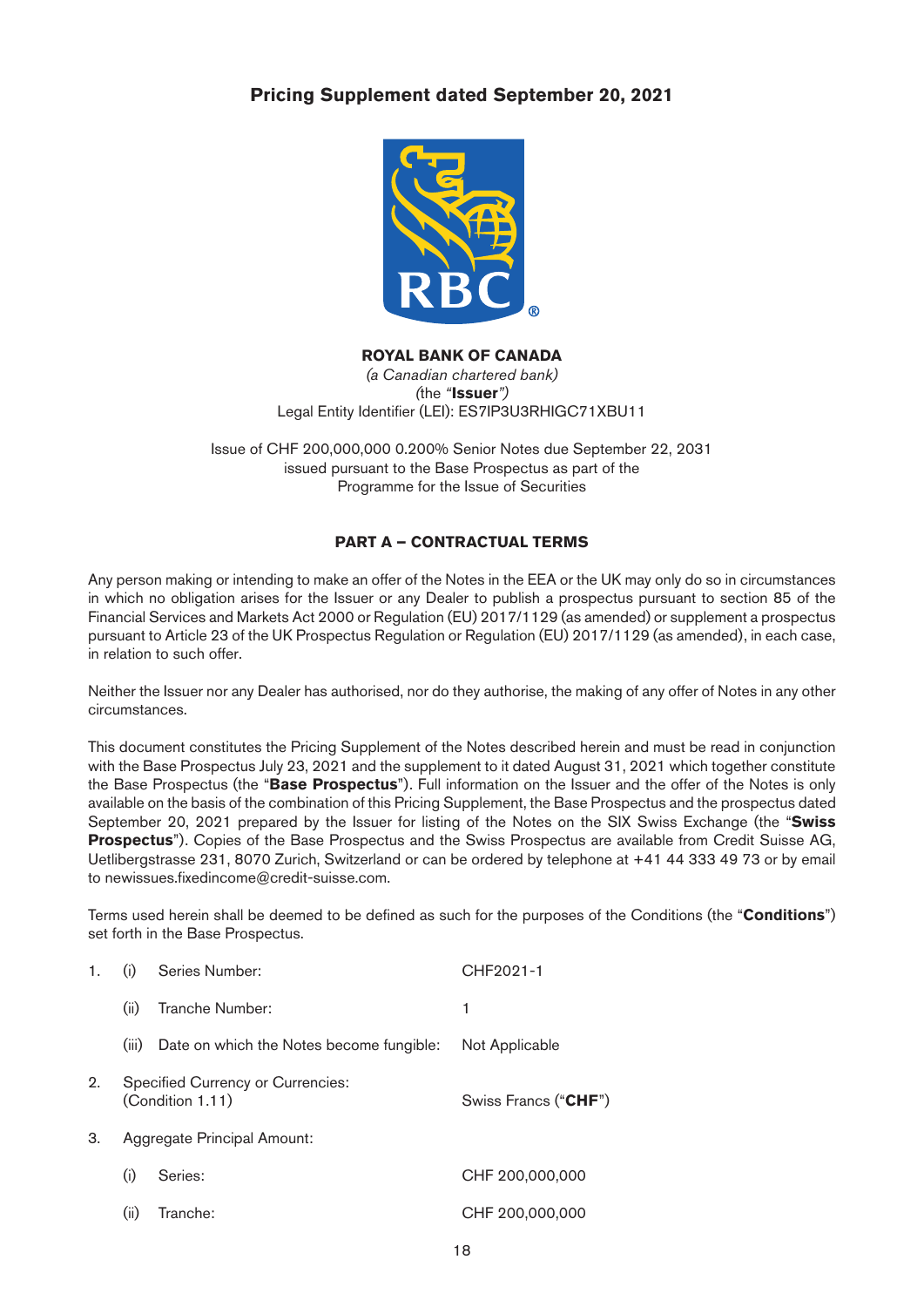| 4.        |                                                               | <b>Issue Price:</b>                                          | 100.322 per cent. of the Aggregate Principal Amount                                                                                                                                                                                 |  |
|-----------|---------------------------------------------------------------|--------------------------------------------------------------|-------------------------------------------------------------------------------------------------------------------------------------------------------------------------------------------------------------------------------------|--|
| 5.        | (a)                                                           | <b>Specified Denominations:</b><br>(Condition 1.08 or 1.09)  | CHF 5,000 and multiples thereof                                                                                                                                                                                                     |  |
|           | (b)                                                           | <b>Calculation Amount:</b>                                   | CHF 5,000                                                                                                                                                                                                                           |  |
|           | (c)                                                           | Minimum Trading Size:                                        | Applicable: CHF 5,000                                                                                                                                                                                                               |  |
| 6.        | (i)                                                           | <b>Issue Date:</b>                                           | September 22, 2021                                                                                                                                                                                                                  |  |
|           | (ii)                                                          | <b>Interest Commencement Date</b>                            | <b>Issue Date</b>                                                                                                                                                                                                                   |  |
|           | (iii)                                                         | <b>Trade Date</b>                                            | August 31, 2021                                                                                                                                                                                                                     |  |
| 7.        |                                                               | <b>Maturity Date:</b>                                        | September 22, 2031                                                                                                                                                                                                                  |  |
| 8.        |                                                               | Interest Basis:                                              | 0.200 per cent. Fixed Rate                                                                                                                                                                                                          |  |
| 9.        |                                                               | Redemption/Payment Basis:                                    | Subject to any purchase and cancellation or early redemption,<br>the Notes will be redeemed on the Maturity Date at par.                                                                                                            |  |
|           | 10. Change of Interest Basis / Redemption /<br>Payment Basis: |                                                              | Not Applicable                                                                                                                                                                                                                      |  |
|           |                                                               | 11. Put Option/ Call Option:                                 | Not Applicable                                                                                                                                                                                                                      |  |
| 12. $(i)$ |                                                               | Date of Board approval for issuance of<br>Notes obtained:    | Not Applicable                                                                                                                                                                                                                      |  |
|           | (ii)                                                          | Status of the Notes:                                         | <b>Senior Notes</b>                                                                                                                                                                                                                 |  |
|           |                                                               | 13. Bail-inable Notes:                                       | Yes                                                                                                                                                                                                                                 |  |
|           | PROVISIONS RELATING TO INTEREST (IF ANY) PAYABLE              |                                                              |                                                                                                                                                                                                                                     |  |
|           |                                                               | 14. Fixed Rate Note Provisions<br>(Condition 5.02 and 5.02a) | Applicable                                                                                                                                                                                                                          |  |
|           | (i)                                                           | Rate(s) of Interest:                                         | 0.200 per cent. per annum payable annually in arrear in<br>each Interest Payment Date                                                                                                                                               |  |
|           | (ii)                                                          | Interest Payment Date(s):                                    | September 22 in each year, commencing September 22,<br>2022, up to and including the Maturity Date, adjusted for<br>payment day purposes only in accordance with the Business<br>Day Convention specified in paragraph 14(iv) below |  |
|           | (iii)                                                         | Adjusted Interest Periods:                                   | Not Applicable                                                                                                                                                                                                                      |  |
|           | (iv)                                                          | <b>Business Day Convention:</b>                              | Not Applicable                                                                                                                                                                                                                      |  |
|           | (v)                                                           | Business Centre(s):                                          | Not Applicable                                                                                                                                                                                                                      |  |

19

(vi) Fixed Coupon Amount: CHF 10.00 per Calculation Amount

(vii) Broken Amount(s): Not Applicable

(ix) Determination Dates: Not Applicable

(x) Default Rate: As set out in Condition 5.04

(viii) Day Count Fraction: 30/360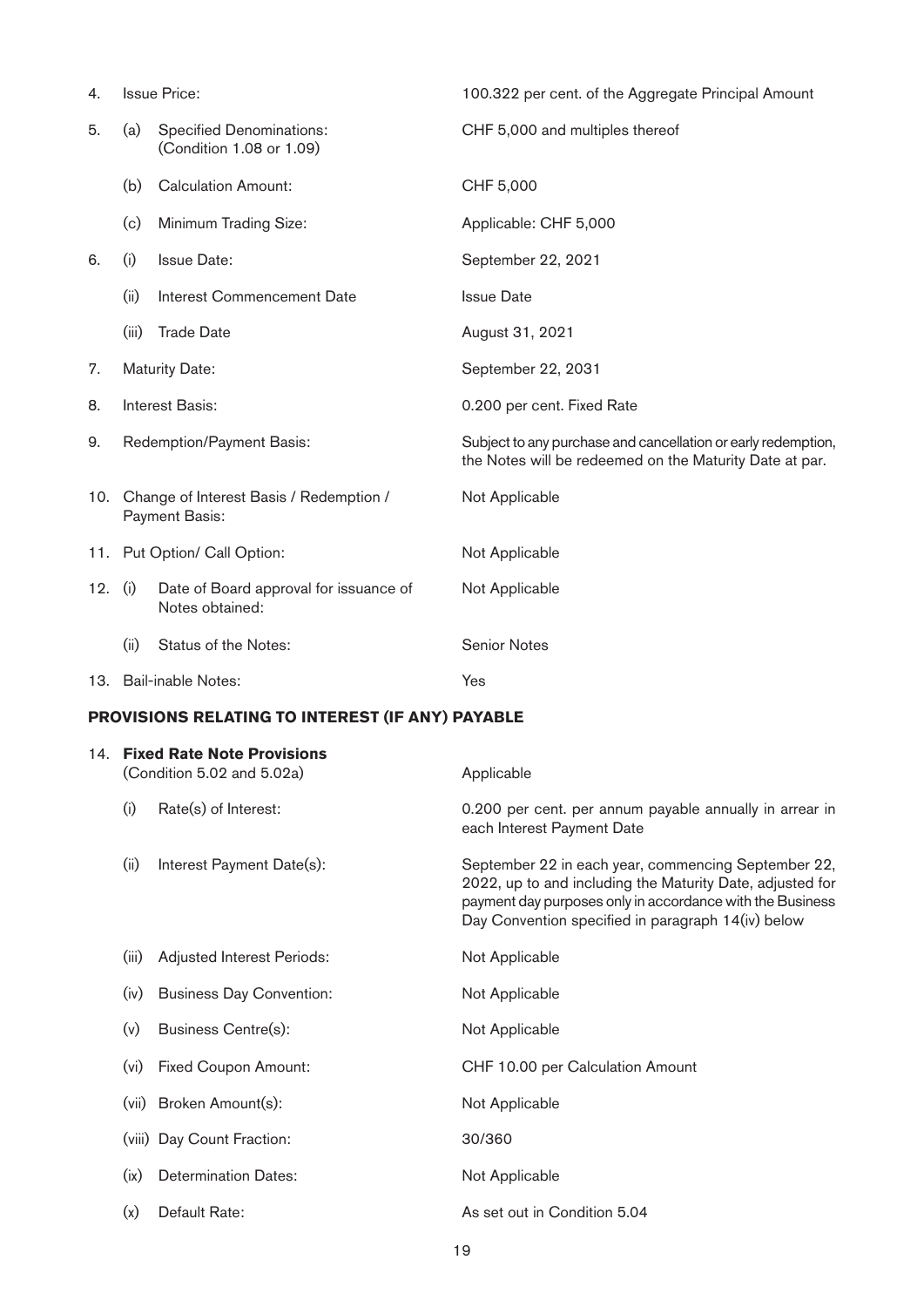|                                          | (x <sub>i</sub> )                                                  | <b>Calculation Agent:</b>                                                                                                                                                     | Not Applicable                                                                        |  |
|------------------------------------------|--------------------------------------------------------------------|-------------------------------------------------------------------------------------------------------------------------------------------------------------------------------|---------------------------------------------------------------------------------------|--|
|                                          |                                                                    | (xii) Fixed Rate Resettable Note Provisions<br>(Condition 5.02b)                                                                                                              | Not Applicable                                                                        |  |
|                                          |                                                                    | (xiii) Other terms relating to the method of<br>calculating interest for Fixed Rate Notes:                                                                                    | Not Applicable                                                                        |  |
|                                          |                                                                    | 15. Floating Rate Note Provisions<br>(Condition 5.03)                                                                                                                         | Not Applicable                                                                        |  |
|                                          |                                                                    | 16. Zero Coupon Note Provisions                                                                                                                                               | Not Applicable                                                                        |  |
| <b>PROVISIONS RELATING TO REDEMPTION</b> |                                                                    |                                                                                                                                                                               |                                                                                       |  |
|                                          |                                                                    | 17. Call Option<br>(Condition 6.03)                                                                                                                                           | Not Applicable                                                                        |  |
|                                          |                                                                    | 18. Put Option<br>(Condition 6.06)                                                                                                                                            | Not Applicable                                                                        |  |
|                                          |                                                                    | 19. Final Redemption Amount of each Note                                                                                                                                      | CHF 5,000 per Calculation Amount                                                      |  |
|                                          | 20. Bail-inable Notes - TLAC Disqualification<br><b>Event Call</b> |                                                                                                                                                                               | Not Applicable                                                                        |  |
|                                          | 21. Early Redemption Amount of each Note                           |                                                                                                                                                                               |                                                                                       |  |
|                                          | (i)                                                                | Early Redemption Amount(s) payable<br>on redemption for taxation reasons or<br>on event of default or other early<br>redemption and/or the method of<br>calculating the same: | CHF 5,000 per Calculation Amount                                                      |  |
|                                          | (ii)                                                               | Early Redemption Amount includes<br>amount in respect of accrued interest:                                                                                                    | No: together with the Early Redemption Amount, accrued<br>interest shall also be paid |  |
|                                          |                                                                    | 22. Provisions relating to the NVCC<br><b>Automatic Conversion</b><br>(Condition 8)                                                                                           | Not Applicable: the Notes are not Subordinated Notes                                  |  |
|                                          | <b>GENERAL PROVISIONS APPLICABLE TO THE NOTES</b>                  |                                                                                                                                                                               |                                                                                       |  |

23. (i) Form of Notes: Bearer Notes

 The Notes will be issued in the form of a Permanent Global Note and, upon registration in the records of the Custodian (as defined below) will constitute intermediated securities ("**Intermediated Securities**") in accordance with Article 6 of the Swiss Federal Intermediated Securities Act (the "**FISA**"). The Intermediated Securities will be created by (i) the deposit of the Permanent Global Note with SIX SIS AG ("**SIX SIS**"), acting as custodian as defined in Article 4 of the FISA (the "**Custodian**") and (ii) SIX SIS, acting as Custodian, crediting the respective rights to securities accounts of the relevant participants with SIX SIS in accordance with Articles 4 and 6 of the FISA.

 Each Holder (as defined below) shall have a quotal co-ownership interest (*Miteigentumsanteil*) in the Permanent Global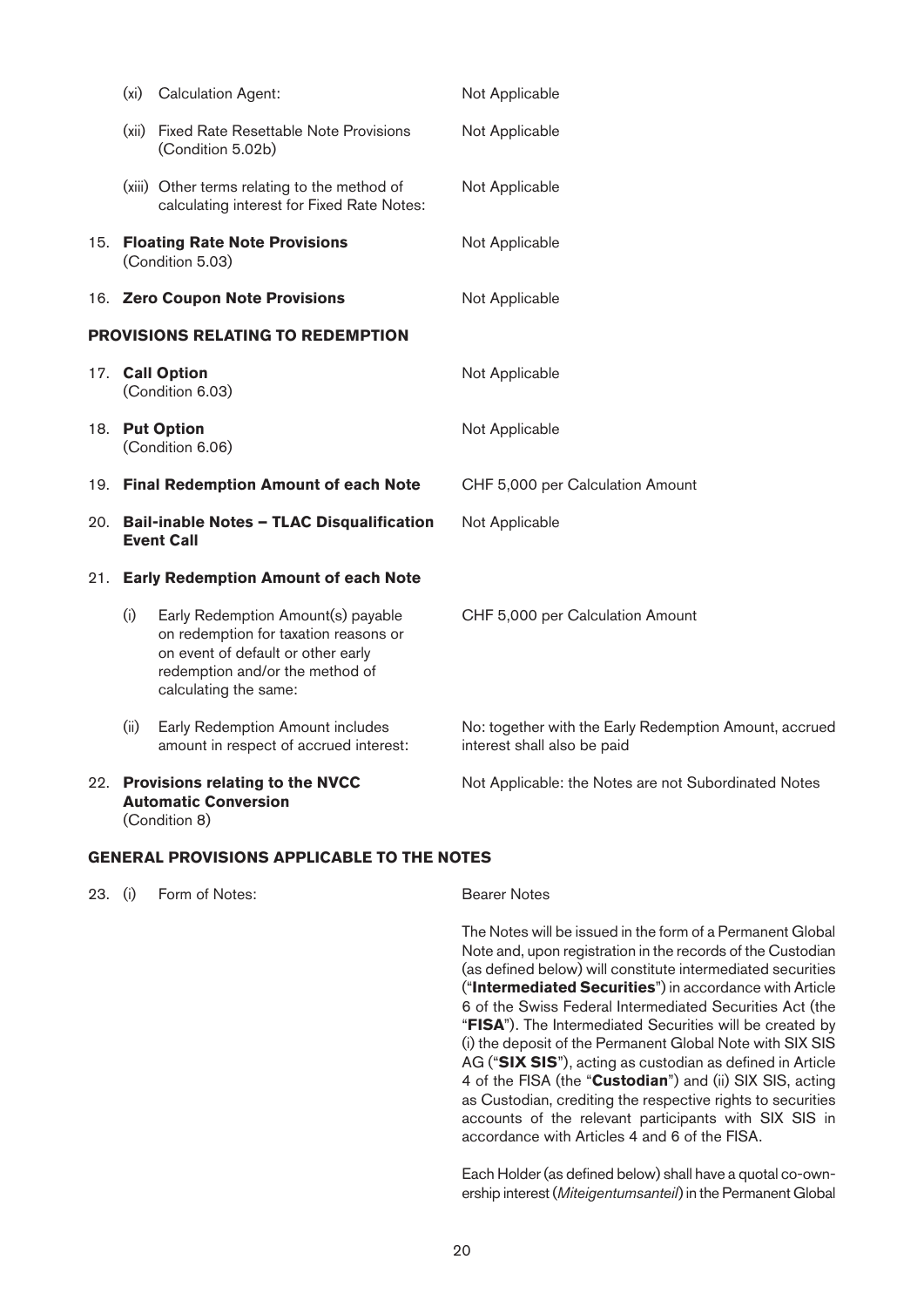Note to the extent of its claim against the Issuer, provided that for so long as the Permanent Global Note remains deposited with the Custodian, the co-ownership interest shall be suspended and the Notes may only be transferred or otherwise disposed of in accordance with the provisions of the FISA, i.e., by the entry of the transferred Notes in a securities account of the transferee.

 In respect of Notes represented by a Permanent Global Note, neither the Issuer nor the Holders of such Notes shall at any time have the right to effect or demand the conversion of the Permanent Global Note into, or the delivery of, uncertificated notes or Notes in definitive form. Such Notes in definitive form may only be issued and printed and (notwithstanding such Notes being Bearer Notes prior to such conversion) may only be issued and printed in definitive registered form if the Swiss Paying Agent deems the printing of definitive notes to be necessary or desirable for the enforcement of obligations under the Notes, including, without limitation, if, under Swiss or any applicable foreign law, the enforcement of obligations under the Notes can only be assured by means of definitive notes. In such circumstances the Swiss Paying Agent may, upon consultation with the Issuer, arrange for the issue of such definitive notes, cause such definitive notes to be executed, authenticated and delivered as soon as practicable (and in any event within ninety days of the Swiss Paying Agent's decision to print definitive Notes) and delivery, free of charge, to SIX SIS for the relevant Holders, against cancellation of the Notes in the Holder's securities account.

 If definitive Notes in registered form are issued in respect of any Notes, the Swiss Paying Agent and the Issuer will each maintain a register of the Holders to which such definitive notes in registered form have been issued (the "**Swiss Register**"). Transfer, redemption, settlement and other mechanics (including, without limitation, any necessary technical changes required to the Terms and Conditions) related to any Notes issued in definitive registered form in exchange for Notes represented by a Permanent Global Note shall be as determined by the Issuer in consultation with the Swiss Paying Agent.

| (ii) New Global Note:                                                                | No                           |
|--------------------------------------------------------------------------------------|------------------------------|
| 24. Financial Centre(s) or other special provisions<br>relating to payment dates:    | Zurich, New York and Toronto |
| 28. Branch of Account:                                                               | Main branch in Toronto       |
| 29. Unmatured Coupons missing upon Early<br>Redemption:                              | Condition 10.06(i) applies   |
| 30. Talons for future Coupons to be attached to<br>Definitive Notes (Condition 1.06) | No.                          |
| 31. Redenomination, renominalisation and<br>reconventioning provisions:              | Not Applicable               |
| 32. Consolidation provisions:                                                        | Not Applicable               |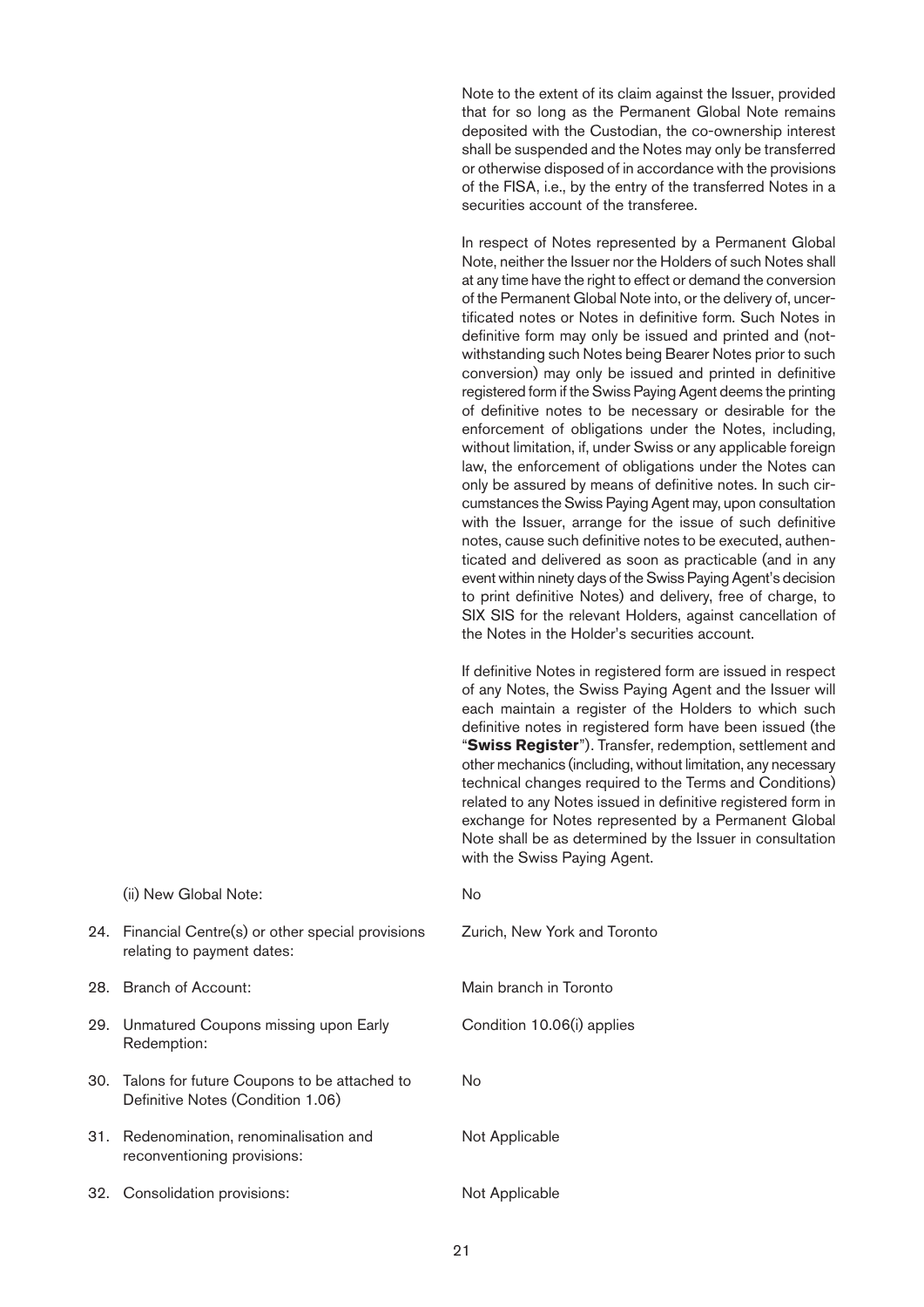33. Alternative Currency Payment: Not Applicable

34. Other final terms: (A)(i) The first paragraph of the Terms and Conditions of the Notes is supplemented by the following:

> The Notes are issued pursuant to and in accordance with the Issuing and Paying Agency Agreement (as amended and supplemented by the Supplemental Agency Agreement (as further amended, supplemented, restated or replaced, the "**Supplemental Agency Agreement**") dated September 20, 2021 and made between the Issuer, Credit Suisse AG (the "**Swiss Paying Agent**") and the other parties named therein). Any reference in the Terms and Conditions of the Notes to "Issuing and Paying Agency Agreement" shall be deemed to include, where the context so admits, reference to the Issuing and Paying Agency Agreement as amended and supplemented by the Supplemental Agency Agreement. Copies of the Issuing and Paying Agency Agreement and the Supplemental Agency Agreement are available for inspection during normal business hours at the specified office of the Swiss Paying Agent. All persons from time to time entitled to the benefit of obligations under the Notes shall be deemed to have notice of, and shall be bound by, all other provisions of the Issuing and Paying Agency Agreement as amended and supplemented by the Supplemental Agency Agreement.

> (ii) All references in the Terms and Conditions of the Notes to the "Paying Agents" or the "Issuing and Paying Agent" shall for the purposes of the Notes be deemed to be reference to the "Swiss Paying Agent" where the context so permits.

> (B) Condition 2.04 should be replaced by the following:

 "2.04 In respect of the Notes, title to Intermediated Securities is construed and will pass in accordance with the applicable Swiss legislation (in particular the FISA), rules and regulations applicable to and/or issued by SIX SIS, acting as Custodian, and any other custodian, if any, that are in force and effect from time to time (the "**Rules**"). Accordingly, reference to the "**Holders**" of Intermediated Securities herein means any person recognised as a holder of the Intermediated Securities pursuant to the Rules.

 Notwithstanding the above and anything contrary herein, the Issuer shall make all payments due to the Holders under the Notes to the Swiss Paying Agent and, upon receipt by the Swiss Paying Agent of the due and punctual payment of such funds in Switzerland, the Issuer shall be discharged from its obligations to the Holders under such Notes to the extent that such funds have been received by the Swiss Paying Agent as of such date.

 In respect of Notes that are Registered Notes in definitive form, title to such Notes shall pass by registration in the Swiss Register."

 (C) Condition 10 should be deemed to be amended to reflect that Payments in respect of the Notes in the form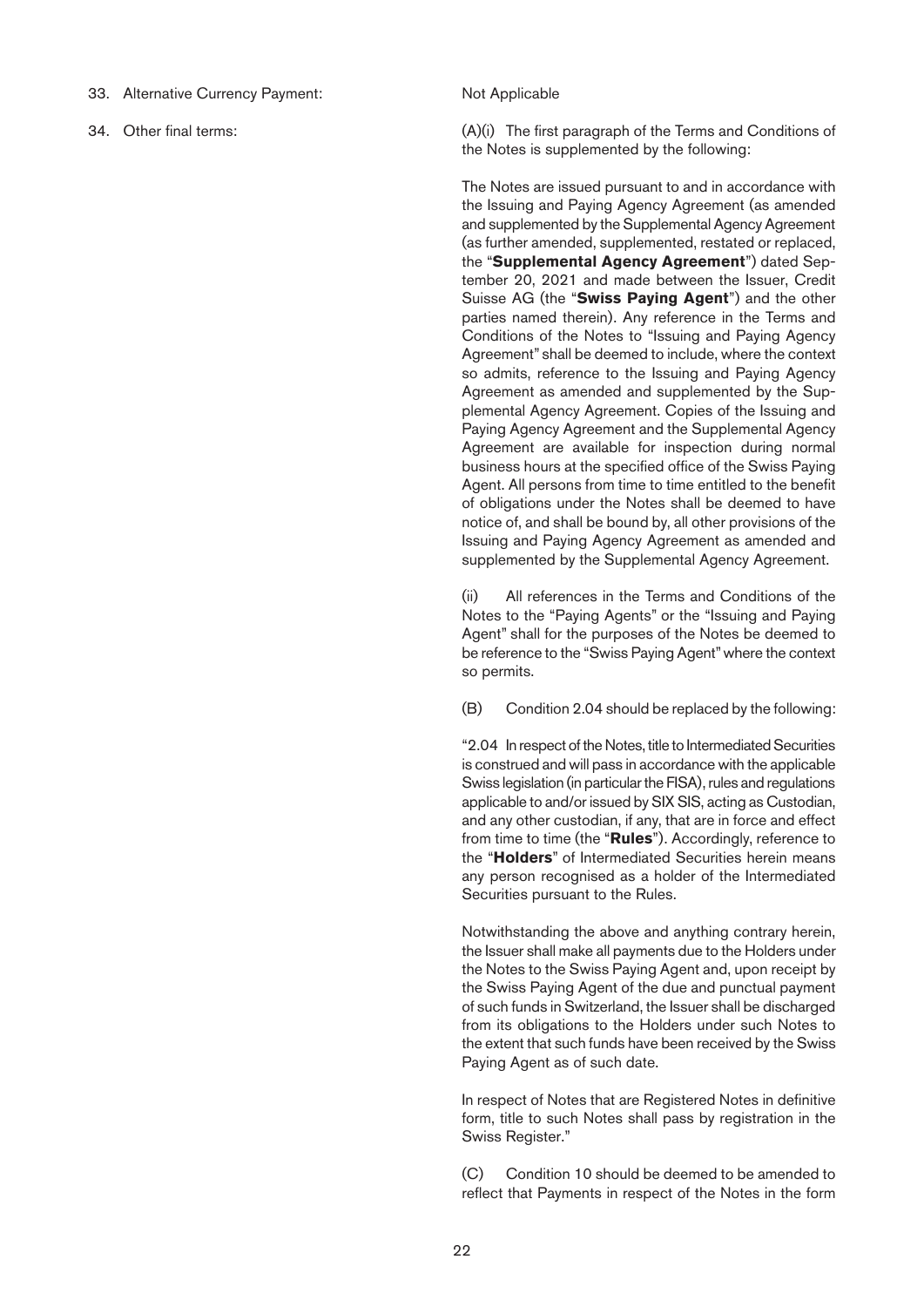of Intermediated Securities will be made to Holders on the due date for such payment, subject to Condition 2.04 above and in accordance with the rules and procedures applied by SIX SIS from time to time.

 Payments in respect of Notes in definitive registered form will be made in accordance with Condition 10.09, 10.10(ii) and 10.11 with all references to "Registrar", "Euroclear and Clearstream, Luxembourg" and "register" being read as reference to the "Swiss Paying Agent", "SIX SIS" and the "Swiss Register" respectively.

 (D) Condition 15 shall be supplemented by the addition of the following condition 15.04:

 "15.04 All notices regarding the Notes listed on the SIX Swiss Exchange to be made to Holders will be additionally given through the online information system of the SIX Swiss Exchange, by publishing on SIX Swiss Exchange's website as provided for in the rules of the SIX Swiss Exchange or as otherwise provided in such rules as amended from time to time. The SIX Swiss Exchange's designated website is:

 https://www.six-group.com/en/products-services/the-swissstock-exchange/market-data/news-tools/official-notices. html#/"

(E) The following is added to Condition 21:

 "Ontario courts have non-exclusive jurisdiction in the event of litigation in respect of the Notes."

#### **Purpose of Pricing Supplement**

This Pricing Supplement comprises the final terms for issue and admission to trading on the SIX Swiss Exchange of the Notes described herein issued under the Base Prospectus pursuant to the Programme for the Issuance of Securities of Royal Bank of Canada.

Signed on behalf of the Issuer:

By: ............................................................ Duly authorised

By: ............................................................ Duly authorised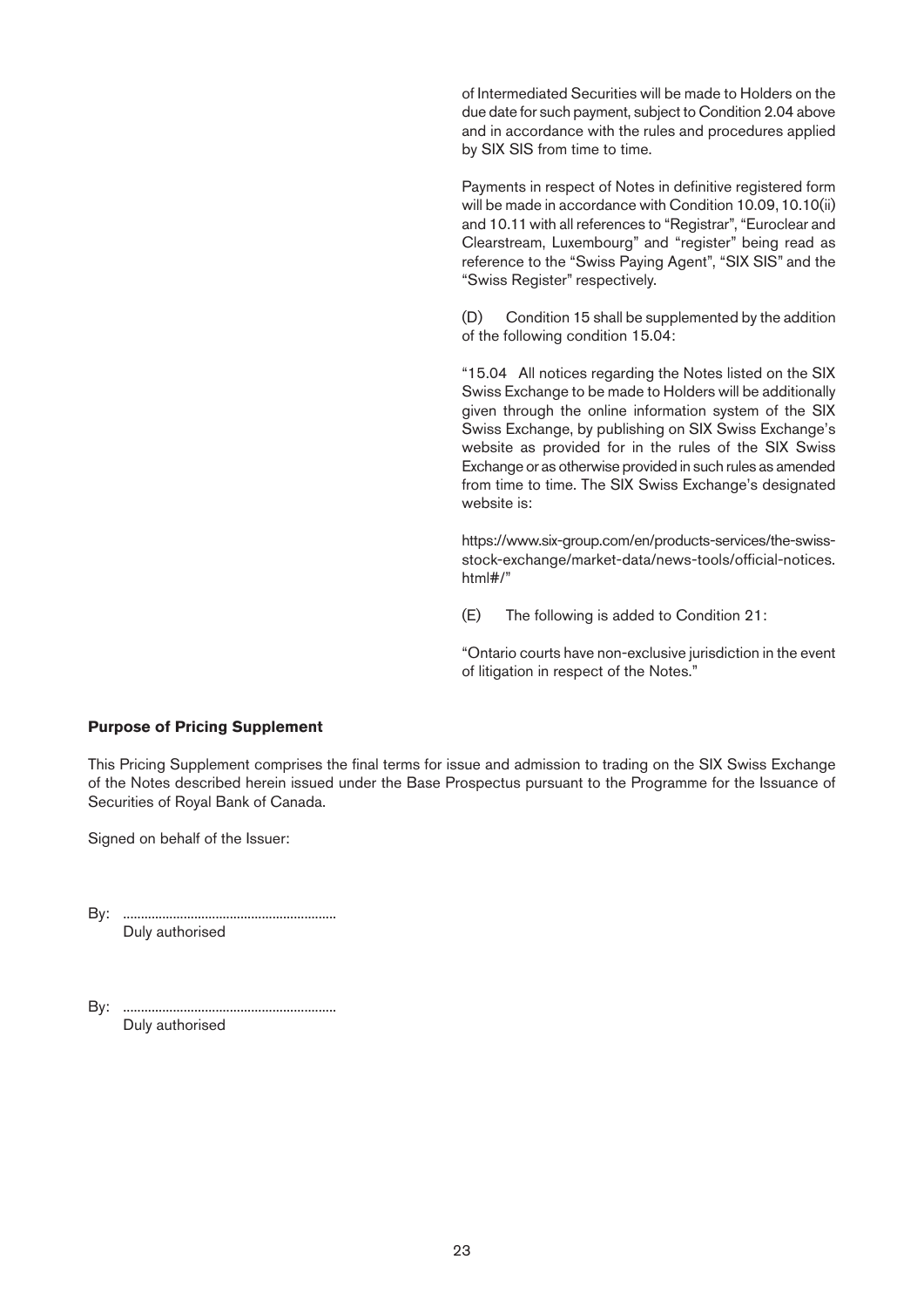# **PART B – OTHER INFORMATION**

# **1. LISTING AND ADMISSION TO TRADING**

**2. RATINGS**

|    |          |                                                                                                         | Application will be made by the Issuer (or on its behalf) for<br>the Notes to be listed in accordance with the Standard for<br>Bonds on the SIX Swiss Exchange.                                                                                                                            |
|----|----------|---------------------------------------------------------------------------------------------------------|--------------------------------------------------------------------------------------------------------------------------------------------------------------------------------------------------------------------------------------------------------------------------------------------|
|    |          |                                                                                                         | The Notes have been admitted to trading on the SIX Swiss<br>Exchange with effect from September 20, 2021. The last<br>trading day of the Notes will be two business days prior to<br>redemption of the Notes.                                                                              |
| 2. |          | <b>RATINGS</b>                                                                                          |                                                                                                                                                                                                                                                                                            |
|    | Ratings: |                                                                                                         | The Notes are expected to be rated:                                                                                                                                                                                                                                                        |
|    |          |                                                                                                         | Moody's Canada: A2                                                                                                                                                                                                                                                                         |
|    |          |                                                                                                         | S&P Canada: A                                                                                                                                                                                                                                                                              |
|    |          |                                                                                                         | Fitch: AA-                                                                                                                                                                                                                                                                                 |
| 3. |          | <b>OPERATIONAL INFORMATION</b>                                                                          |                                                                                                                                                                                                                                                                                            |
|    | (i)      | ISIN:                                                                                                   | CH1132966289                                                                                                                                                                                                                                                                               |
|    | (ii)     | Common Code:                                                                                            | 238446538                                                                                                                                                                                                                                                                                  |
|    | (iii)    | CFI:                                                                                                    | Not Applicable                                                                                                                                                                                                                                                                             |
|    | (iv)     | FISN:                                                                                                   | Not Applicable                                                                                                                                                                                                                                                                             |
|    | (v)      | WKN or any other relevant codes:                                                                        | Not Applicable                                                                                                                                                                                                                                                                             |
|    | (vi)     | Any clearing system(s) other than<br>Euroclear Bank SA/NV and Clearstream                               | <b>SIX SIS Ltd</b>                                                                                                                                                                                                                                                                         |
|    |          | Banking S.A., their addresses and the<br>relevant identification number(s):                             | (Swiss Security Number 113296628)                                                                                                                                                                                                                                                          |
|    |          | (vii) Delivery:                                                                                         | Delivery against payment                                                                                                                                                                                                                                                                   |
|    |          | (viii) Names and addresses of additional<br>Paying Agent(s), Registrar and Transfer<br>Agents (if any): | The Issuer will at all times maintain a Paying Agent in relation<br>to the Notes having a specified office in Switzerland and<br>will at no time maintain a Paying Agent having a specified<br>office outside Switzerland in relation to the Notes, unless<br>permitted by applicable law. |
|    |          |                                                                                                         | The Issuer has contractually appointed Credit Suisse AG<br>at the following address and any other offices in Switzer-<br>land as the sole Paying Agent for the Notes pursuant to<br>Section 16.04 of the Agency Agreement (as defined in the<br>Conditions):                               |
|    |          |                                                                                                         | <b>Credit Suisse AG</b><br>Paradeplatz 8<br>CH-8001 Zurich<br>Switzerland                                                                                                                                                                                                                  |
|    | (ix)     | Intended to be held in a manner which<br>would allow Eurosystem eligibility:                            | Not Applicable                                                                                                                                                                                                                                                                             |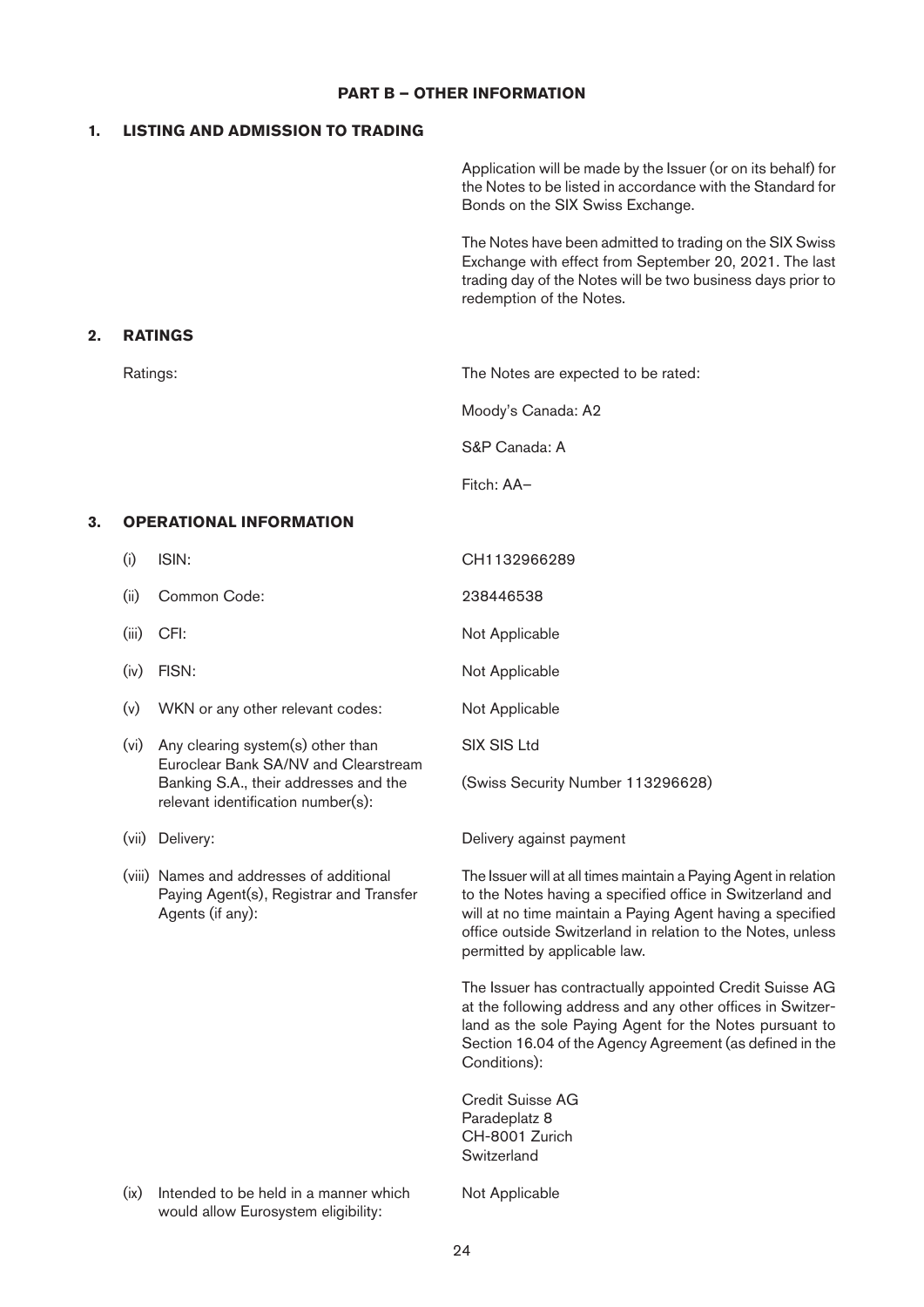# **4. DISTRIBUTION**

|    | (i)               | Method of distribution:                                               | Syndicated                                                                                                                                                                                                                                                                                                                 |
|----|-------------------|-----------------------------------------------------------------------|----------------------------------------------------------------------------------------------------------------------------------------------------------------------------------------------------------------------------------------------------------------------------------------------------------------------------|
|    | (ii)              | If syndicated, name(s) of Manager(s)<br>and underwriting commitments: | Credit Suisse AG<br>Underwriting Commitment: CHF 200,000,000                                                                                                                                                                                                                                                               |
|    |                   |                                                                       | <b>RBC Europe Limited</b><br><b>Underwriting Commitment: Nil</b>                                                                                                                                                                                                                                                           |
|    |                   |                                                                       | (together, the "Joint-Lead Managers")                                                                                                                                                                                                                                                                                      |
|    | (iii)             | Date of Subscription Agreement:                                       | September 20, 2021                                                                                                                                                                                                                                                                                                         |
|    | (iv)              | Stabilisation Manager(s) (if any):                                    | Not Applicable                                                                                                                                                                                                                                                                                                             |
|    | (v)               | If non-syndicated, the name of<br>relevant Dealer:                    | Not Applicable                                                                                                                                                                                                                                                                                                             |
|    | (v <sub>i</sub> ) | <b>Canadian Selling Restrictions:</b>                                 | <b>Canadian Sales not Permitted</b>                                                                                                                                                                                                                                                                                        |
|    | (vii)             | Prohibition of Sales to Belgian Consumers:                            | Applicable                                                                                                                                                                                                                                                                                                                 |
|    |                   | (viii) Prohibition of Sales to EEA Retail Investors:                  | Applicable                                                                                                                                                                                                                                                                                                                 |
|    | (ix)              | Prohibition of Sales to UK Retail Investors:                          | Applicable                                                                                                                                                                                                                                                                                                                 |
|    | (x)               | U.S. Selling Restrictions:                                            | Regulation S, Compliance Category 2; TEFRA D Rules<br>apply in accordance with usual Swiss practice.                                                                                                                                                                                                                       |
|    |                   |                                                                       | Each of the Joint-Lead Managers covenants that:                                                                                                                                                                                                                                                                            |
|    |                   |                                                                       | (i)<br>it has offered and sold and will offer and sell the Notes<br>only in accordance with practices and documentation<br>customary in Switzerland;                                                                                                                                                                       |
|    |                   |                                                                       | (ii)<br>it has used and will use reasonable efforts to sell the<br>Notes only in Switzerland; and                                                                                                                                                                                                                          |
|    |                   |                                                                       | (iii) it will use reasonable efforts to ensure that more than<br>80% by value of the Notes will be offered and sold to<br>non-distributors by distributors maintaining an offer in<br>Switzerland ("distributors" having the meaning ascribed<br>thereto in the U.S. Internal Revenue Code and regulations<br>thereunder). |
|    | (x <sub>i</sub> ) | <b>Additional Selling Restrictions:</b>                               | Switzerland:                                                                                                                                                                                                                                                                                                               |
|    |                   |                                                                       | A public offer is permitted in Switzerland and therefore<br>limb (b) of the Switzerland selling restriction in "Subscription<br>and Sale" of the Base Prospectus is applicable to the Notes.                                                                                                                               |
| 5. |                   | <b>REASONS FOR THE OFFER</b>                                          |                                                                                                                                                                                                                                                                                                                            |
|    |                   | Use of proceeds:                                                      | As specified in the Base Prospectus                                                                                                                                                                                                                                                                                        |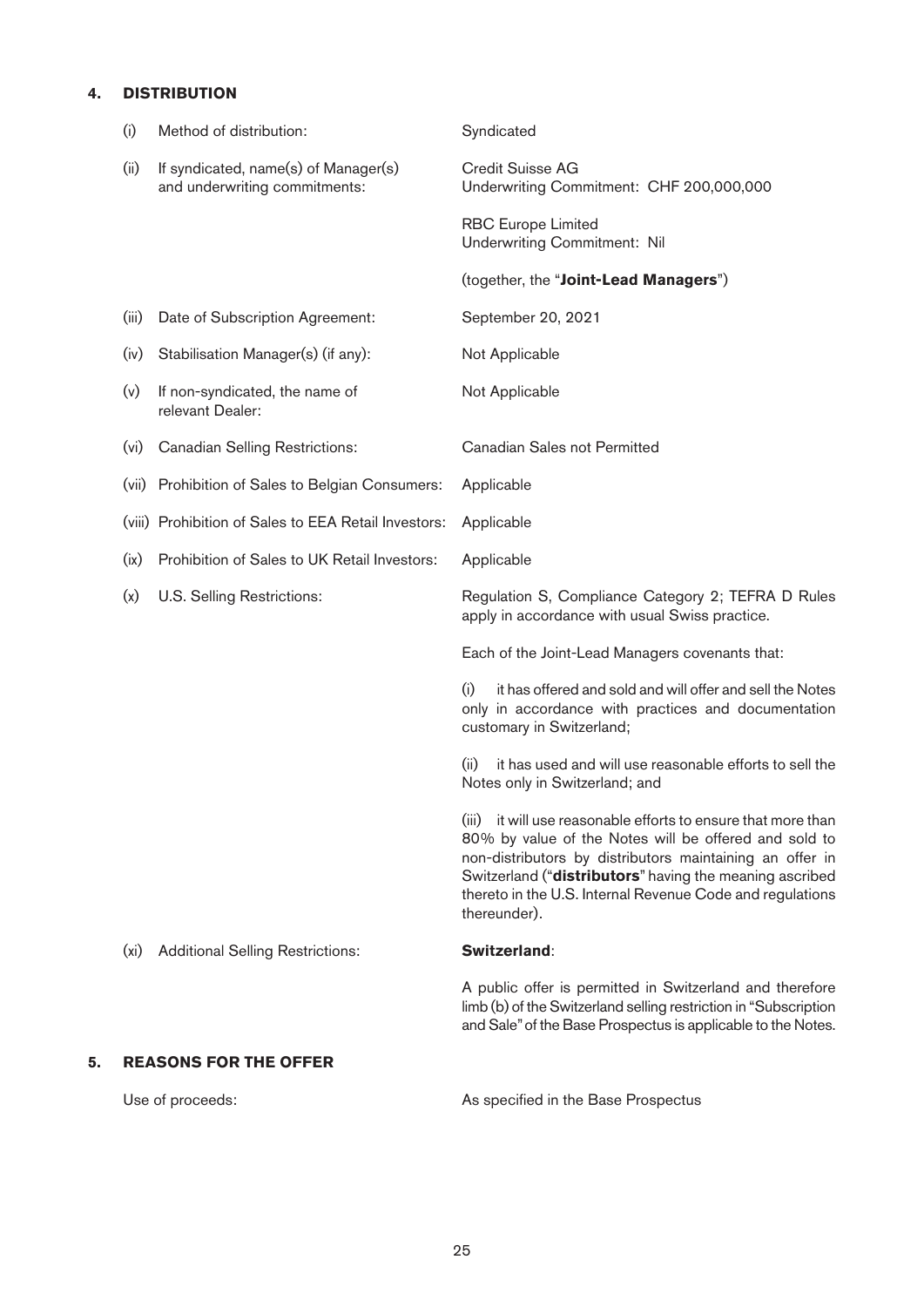# <span id="page-25-0"></span>**TAXATION IN SWITZERLAND**

<span id="page-25-1"></span>*The following discussion of taxation in this section is only a summary of certain tax implications under the laws of Switzerland in force as of the date of this Swiss Prospectus as they may affect investors in the Notes. This summary is of a general nature and is not intended to be exhaustive. It applies only to persons who are beneficial owners of Notes and may not apply to certain classes of persons. The Issuer makes no representations as to the completeness of the information on, and does not undertake any liability of whatsoever nature for, the tax implications for investors in the Notes. Potential investors are advised to consult their own professional advisers in light of their particular circumstances.*

#### **Withholding Tax**

Payments of interest on, and repayment of principal of, the Notes will not be subject to Swiss withholding tax, provided that the Issuer is at all times resident and managed outside Switzerland for Swiss tax purposes.

On 14 April 2021, the Swiss Federal Council adopted the dispatch on an amendment to the Swiss withholding tax act (strengthening the debt capital market). The reform provides for the complete abolition of Swiss withholding tax on domestic interest payments (with the exception of interest payments on bank deposits to domestic individuals). Should the reform be enacted as currently envisaged, payments of interest would thus no longer be subject to Swiss withholding tax, even if the Issuer were domiciled in Switzerland, provided that the Notes do not qualify as bank deposits. If there was a deduction or withholding of Swiss withholding tax on any interest payments in respect of the Notes, the holders of the Notes would not be entitled to receive any additional amounts as a result of such deduction or withholding under the terms of the Notes.

#### **Securities Turnover Tax**

The issue, sale and delivery of the Notes on the Issue Date to the initial holders of the Notes is not subject to Swiss securities turnover tax (primary market).

The trading of the Notes in the secondary market is subject to Swiss securities turnover tax at a rate of 0.300 per cent. of the consideration paid for the Notes traded, if a Swiss domestic (or Principality of Liechtenstein) securities dealer (as defined in the Swiss Stamp Tax Act) is a party to, or acts as an intermediary for, the transaction and no exemption applies in respect of one of the parties to the transaction. In such case and subject to applicable statutory exemptions, generally half of the tax is charged to one party to the transaction and the other half to the other party. Notwithstanding the foregoing, where both the seller and the purchaser of the Notes are not residents of Switzerland (or the Principality of Liechtenstein), the transaction will not be subject to Swiss securities turnover tax.

The above-mentioned dispatch of the Swiss Federal Council of 14 April 2021 proposes to abolish the Swiss securities turnover tax on bonds of Swiss issuers. The bonds of non-Swiss issuers, however, shall remain subject to Swiss securities turnover tax.

#### **Income Taxation on Principal or Interest**

#### *Notes held by non-Swiss holders*

Any payment of interest on, or repayment of principal of, the Notes made to a holder of a Note who (i) is a non-resident of Switzerland, and (ii) during the taxation year in which such payment is made has not engaged in trade or business through a permanent establishment within Switzerland to which the Note is attributable, will not be subject to any Swiss federal, cantonal or communal income tax.

For a discussion of the automatic exchange of information in tax matters, see below under "*—International Automatic Exchange of Information in Tax Matters*", and for a discussion of the Swiss facilitation of the implementation of FATCA, see below under "*—Swiss Facilitation of the Implementation of the U.S. Foreign Account Tax Compliance Act (FATCA)*".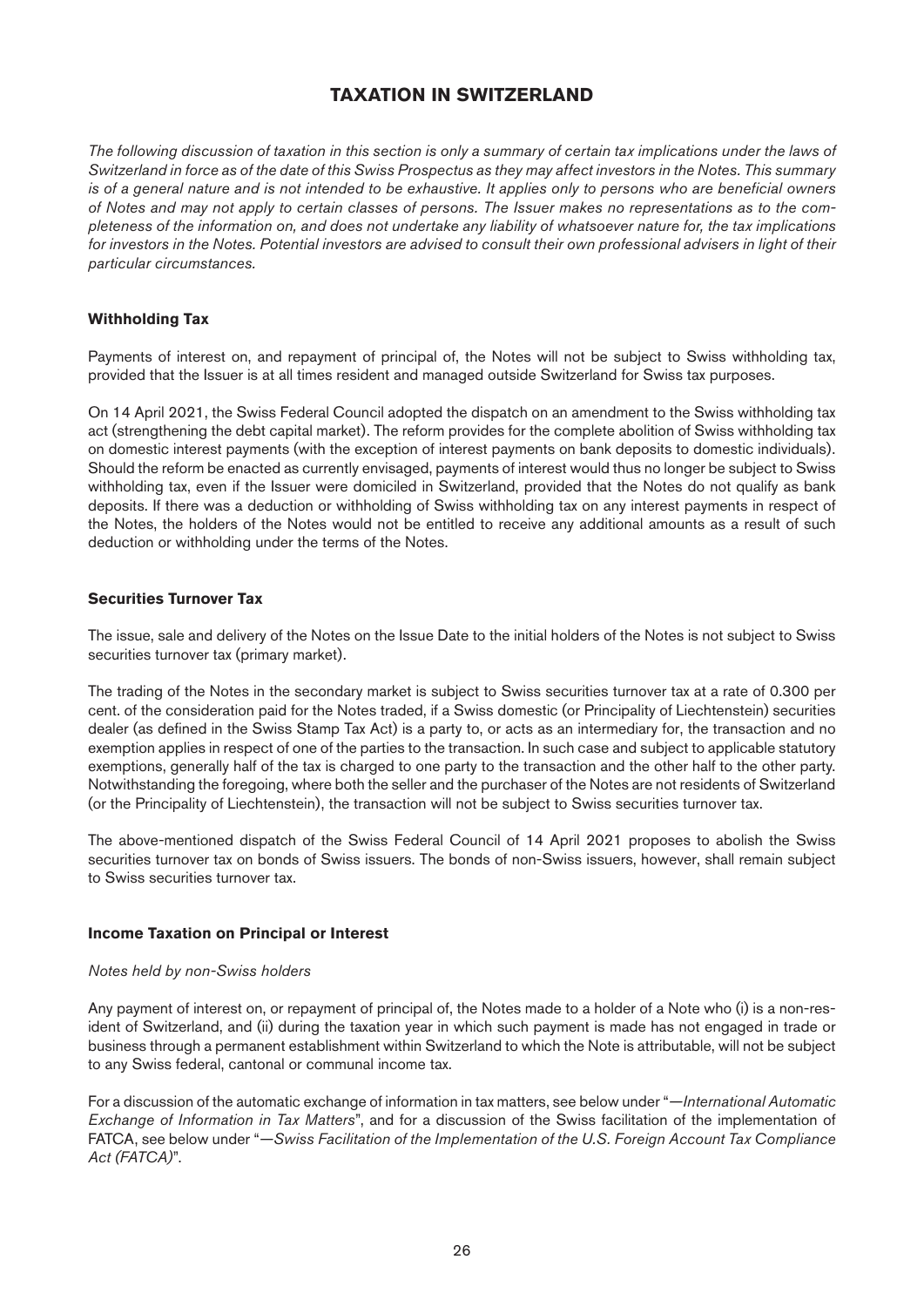#### *Notes held by Swiss resident holders as private assets*

The Notes are classified as bonds "without a predominant one-time interest payment" ("*non-IUP*") because the yield-to-maturity of the Notes at issuance predominantly derives from periodic interest payments and not from a one-time interest payment (such as an original issue discount or redemption premium). A person who (i) is an individual resident in Switzerland holding a Note as a private asset, and (ii) receives a payment of interest on such Note, is required to include such payment in their personal income tax return for the relevant tax period in which such payment is made, and such person will be taxed on any net taxable income (including such payment) for the relevant tax period. A gain (which may include interest accrued on such Note) realized by such person on the sale of such Note is a tax-free private capital gain, and a loss realized by such person on the sale of such Note is a non-tax deductible private capital loss.

#### *Notes held as assets of a trade or business in Switzerland*

A holder of a Note who is (i) a Swiss-resident individual taxpayer that holds such Note as part of Swiss business assets or (ii) a Swiss-resident corporate taxpayer or corporate or individual taxpayer resident outside of Switzerland that holds such Note as part of a trade or business carried on through a permanent establishment within Switzerland, is required to recognize (A) any payment of interest on such Note made to such holder, and (B) any capital gain or loss realized by such holder on the sale or other disposition of such Note, in its income statement for the respective tax period in which the relevant payment or disposition is made, and such holder will be taxed on any net taxable earnings for such period (which tax will, if such holder is a corporate or individual taxpayer resident outside of Switzerland as described in clause (ii) above, be limited to the extent such net earnings are allocable to Switzerland).

Swiss-resident individuals who hold Notes and who, for income tax purposes, are classified as "professional securities dealers" for reasons of, among other things, frequent dealings and leveraged transactions in securities will be treated as though they hold Notes as part of Swiss business assets and be taxed as described in the paragraph immediately above.

#### **International Automatic Exchange of Information in Tax Matters**

Switzerland has concluded a multilateral agreement with the European Union (the **EU**) on the international automatic exchange of information (**AEOI**) in tax matters, which applies to all EU member states. In addition, Switzerland signed the multilateral competent authority agreement on the automatic exchange of financial account information (**MCAA**), and a number of bilateral AEOI agreements with other countries, most of them on the basis of the MCAA. Based on these agreements and the implementing laws of Switzerland, Switzerland collects and exchanges data in respect of financial assets, held in, and income derived thereon and credited to, accounts or deposits (including Notes held in such accounts or deposits) with a paying agent in Switzerland for the benefit of individuals resident in a EU member state or in another treaty state. An up-to-date list of the AEOI agreements to which Switzerland is a party that are in effect, or signed but not yet in effect, can be found on the website of the State Secretariat for International Financial Matters SIF.

#### **Swiss Facilitation of the Implementation of the U.S. Foreign Account Tax Compliance Act (FATCA)**

The United States and Switzerland entered into an intergovernmental agreement (the **U.S.-Switzerland IGA**) to facilitate the implementation of the U.S. Foreign Account Tax Compliance Act (**FATCA**). Under the U.S.-Switzerland IGA, financial institutions acting out of Switzerland generally are directed to become participating foreign financial institutions (FFIs). The U.S.-Switzerland IGA ensures that accounts held by U.S. persons with Swiss financial institutions (including accounts in which Notes are held) are disclosed to the U.S. tax authorities either with the consent of the account holder or by means of group requests within the scope of administrative assistance on the basis of the double taxation agreement between the United States and Switzerland (the **Treaty**). The Treaty, as amended in 2019, includes a mechanism for the exchange of information in tax matters upon request between Switzerland and the United States, which is in line with international standards, and allows the United States to make group requests under FATCA concerning non-consenting U.S. accounts and non-consenting non-participating foreign financial institutions for periods from 30 June 2014. Furthermore, the Swiss Federal Council approved a mandate for negotiations with the United States on 8 October 2014, with regard to a change from the current direct-notification-based regime to a regime where the relevant information is sent to the Swiss Federal Tax Administration, which in turn provides the information to the U.S. tax authorities. It is not yet known when negotiations will continue and if and when any new regime would come into force.